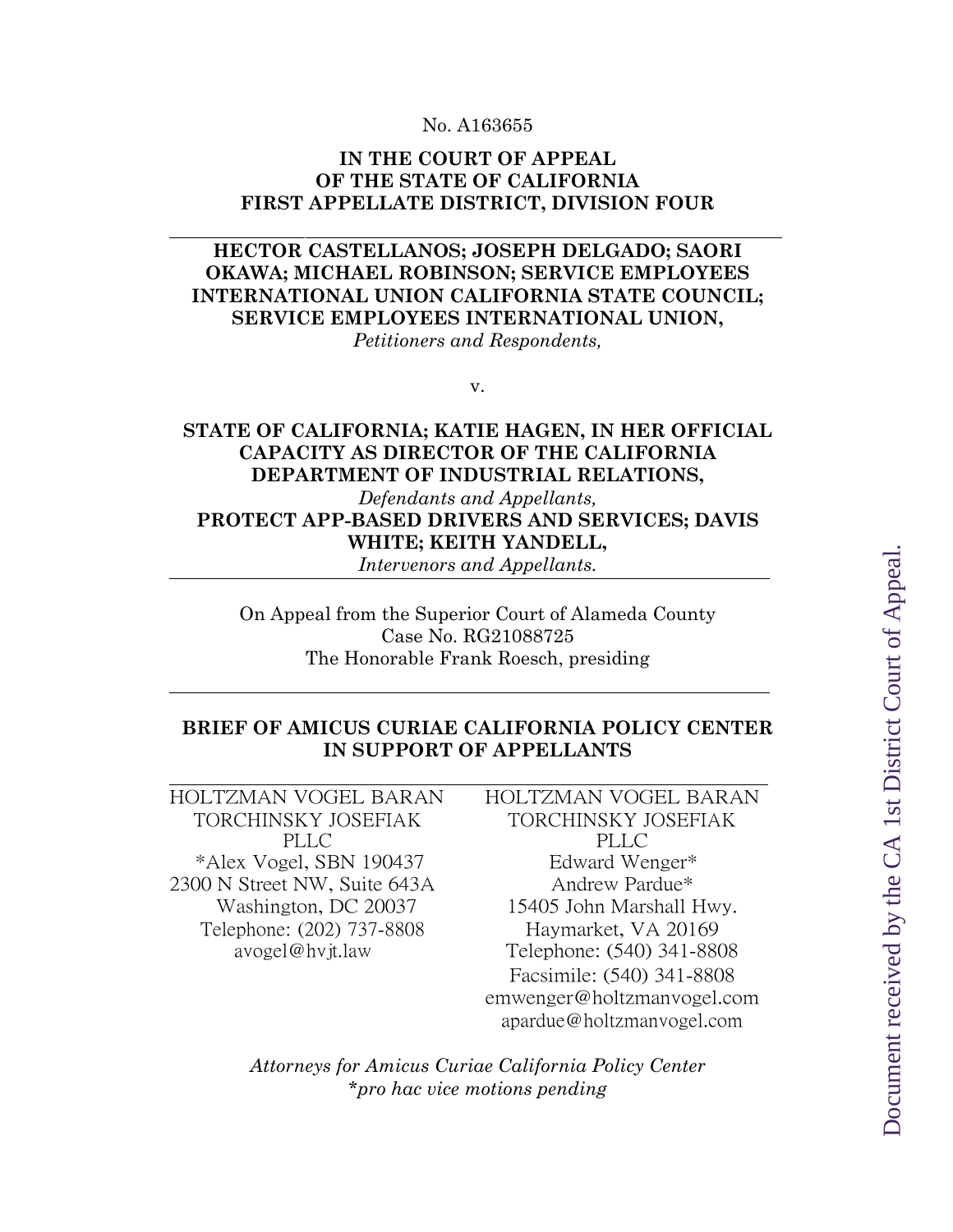# **TABLE OF CONTENTS**

| <b>IDENTITY OF AMICUS CURIAE AND STATEMENT OF</b>                                                              |
|----------------------------------------------------------------------------------------------------------------|
|                                                                                                                |
|                                                                                                                |
|                                                                                                                |
|                                                                                                                |
| I. THE POPULAR REVISION OF LAW ENJOYS A LENGTHY AMERICAN                                                       |
| II. THE CALIFORNIA CONSTITUTION ENSHRINES THE RIGHT OF<br>THE STATE'S CITIZENRY TO REVISE THE LAW ON ITS OWN 8 |
| III. THE DECISION ON REVIEW CANNOT BE SQUARED WITH THESE                                                       |
|                                                                                                                |
|                                                                                                                |
|                                                                                                                |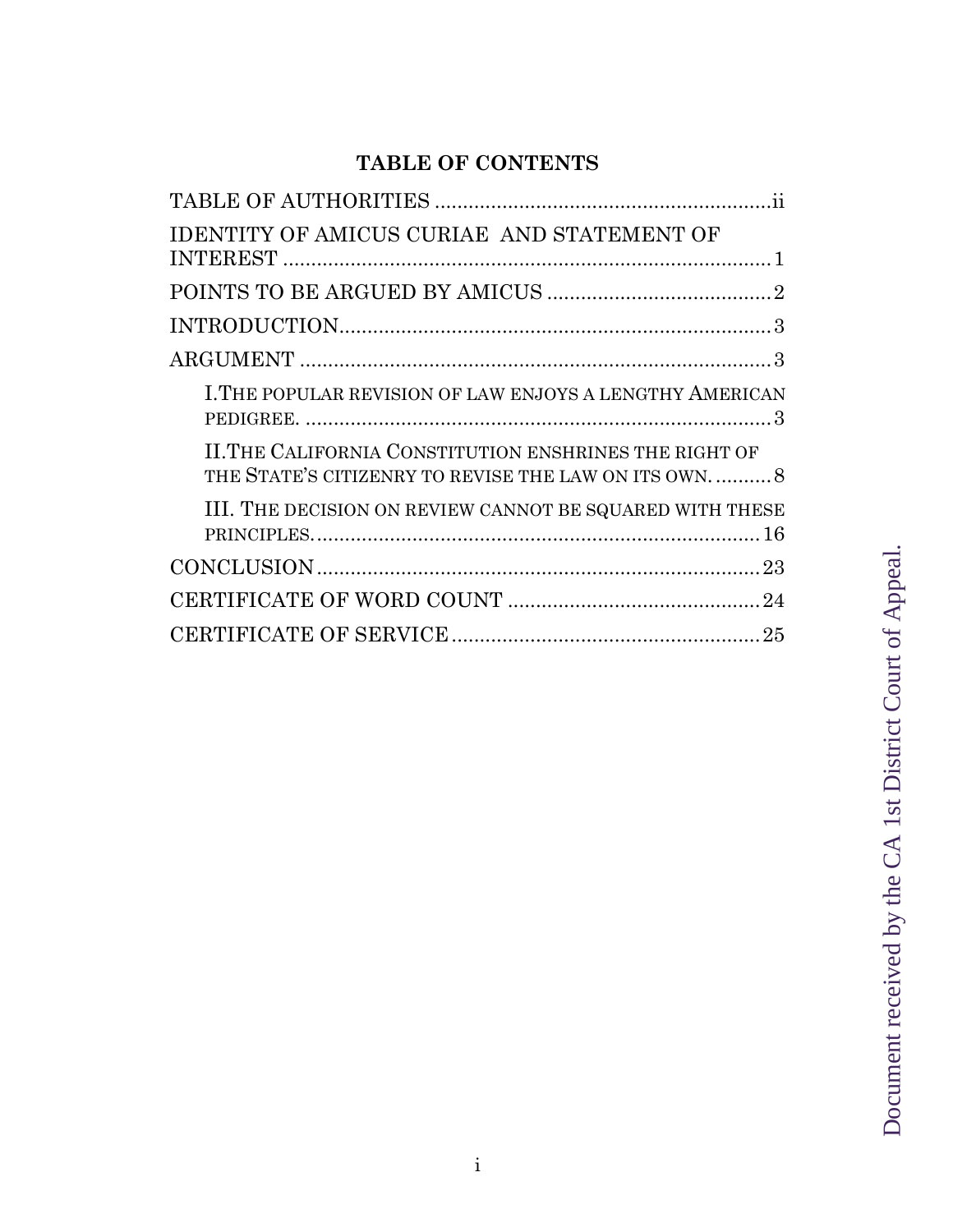# **TABLE OF AUTHORITIES**

# **CASES**

| Ariz. State Legislature v. Ariz. Indep. Redistricting Comm'n, 576      |  |
|------------------------------------------------------------------------|--|
|                                                                        |  |
| Assoc. Home Builders, Inc v. City of Livermore, 18 Cal. 3d 582         |  |
|                                                                        |  |
| Gayle v. Hamm, 25 Cal. App. 3d 250 (Cal. Ct. App. 1972) 12             |  |
| <i>Mervynne v. Acker</i> , 189 Cal. App. 2d 558 (Cal. Ct. App. 1961)12 |  |
| Castellanos et al. v. California et al., No. RG21088725 (Aug. 20,      |  |
|                                                                        |  |
|                                                                        |  |

# **CONSTITUTIONAL PROVISIONS**

## **OTHER AUTHORITIES**

| Allana Akhtar, <i>Tt Feels Cold and Heartless</i> : <i>Hundreds of</i> |
|------------------------------------------------------------------------|
| California Freelancers Have Been Fired Before the Holidays             |
| Over a State Law Meant to Help Uber and Lyft Drivers,                  |
| Business Insider (Dec. 18, 2019),                                      |
| https://www.businessinsider.com/california-ab5-bill-left-              |
|                                                                        |
| Cal. Legis., Assembly Bill No. 5: An act to amend Section 3351 of,     |
| and to add Section 2750.3 to, the Labor Code, and to amend             |
| Sections 606.5 and 621 of the Unemployment Insurance Code,             |
| relating to employment, and making an appropriation therefor,          |
| https://leginfo.legislature.ca.gov/faces/billTextClient.xhtml?bill     |
| id=201920200AB5                                                        |
|                                                                        |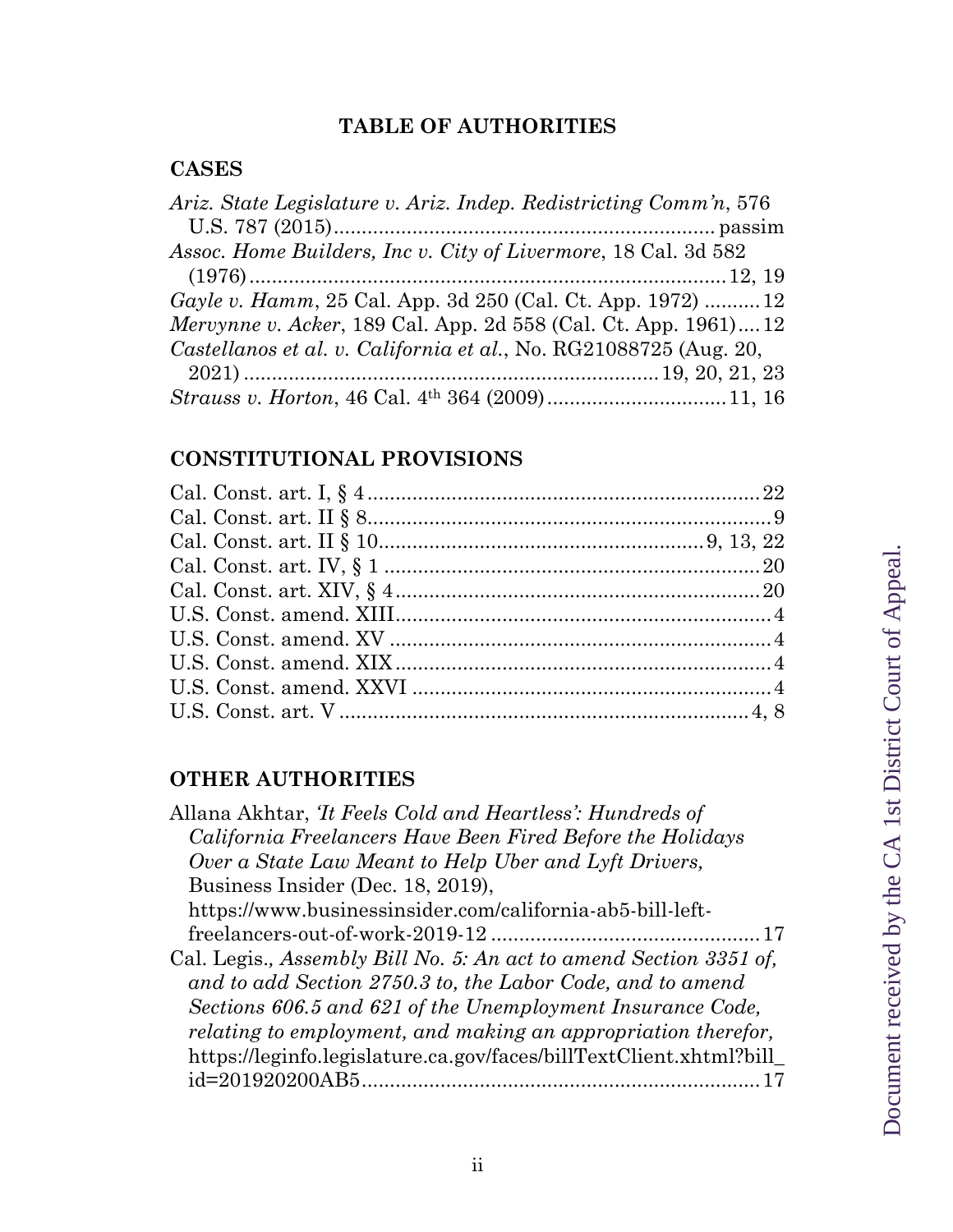| Cal. Legislative Analyst's Office, <i>Proposition 16</i> ,<br>https://lao.ca.gov/BallotAnalysis/Proposition?number=16&year<br>$= 2020$<br>15                                                     |
|--------------------------------------------------------------------------------------------------------------------------------------------------------------------------------------------------|
| Cal. Sec'y of State, <i>Initiative Totals by Summary Year 1912-2020</i> ,<br>https://elections.cdn.sos.ca.gov//ballot-measures/pdf/initiative-                                                   |
| Cal. Sec'y of State, Proposition 209: Text of Proposed Law,                                                                                                                                      |
| https://vigarchive.sos.ca.gov/1996/general/pamphlet/209text.ht<br>m#:~:text=Proposition%20209%3A%20Text%20of%20Proposed<br>%20Law&text=SEC.,public%20education%2C%20or%20public                  |
| California Election Results, N.Y. Times,                                                                                                                                                         |
| https://www.nytimes.com/interactive/2020/11/03/us/elections/re                                                                                                                                   |
| Celine McNicholas & Margaret Poydock, How California's AB5                                                                                                                                       |
| Protects Workers From Misclassification, Econ. Policy Inst.<br>(Nov. 14, 2019), https://www.epi.org/publication/how-                                                                             |
| californias-ab5-protects-workers-from-misclassification/17<br>David A. Carillo et al., <i>California Constitutional Law: Direct</i>                                                              |
|                                                                                                                                                                                                  |
| Glen Gendzel, The People Versus the Octopus: California<br>Progressives and the Origins of Direct Democracy,                                                                                     |
| https://journals.openedition.org/siecles/1109?lang=en#bodyftn4                                                                                                                                   |
| John Hoyt Williams, A Great and Shining Road: The Epic Story<br>of the Transcontinental Railroad (New York: Times Books,                                                                         |
| . 9<br>JOHN LOCKE, TWO TREATISES OF GOVERNMENT § 149 (P. Laslett                                                                                                                                 |
| $\ldots \ldots 6, 22$                                                                                                                                                                            |
| John Myers, Powerful, Wealthy Interest Groups Keep a Tight Grip<br>on California Proposition System, L.A. TIMES (Nov. 5, 2020),<br>https://www.latimes.com/california/story/2020-11-05/analysis- |
| ballot-initiatives-system-california-spending 13                                                                                                                                                 |
| Joseph O'Flaherty, An End and a Beginning: The South Coast<br>and Los Angeles, 1850-1887 (New York: Exposition Press, 1972)<br>$\ldots 10$                                                       |
| Kelsey Piper, California's Ballot Initiative System Isn't Working.<br><i>How Do We Fix It?</i> , Vox (Nov. 6, 2020),                                                                             |
| https://www.vox.com/future-                                                                                                                                                                      |
| perfect/2020/11/6/21549654/california-ballot-initiative-<br>13                                                                                                                                   |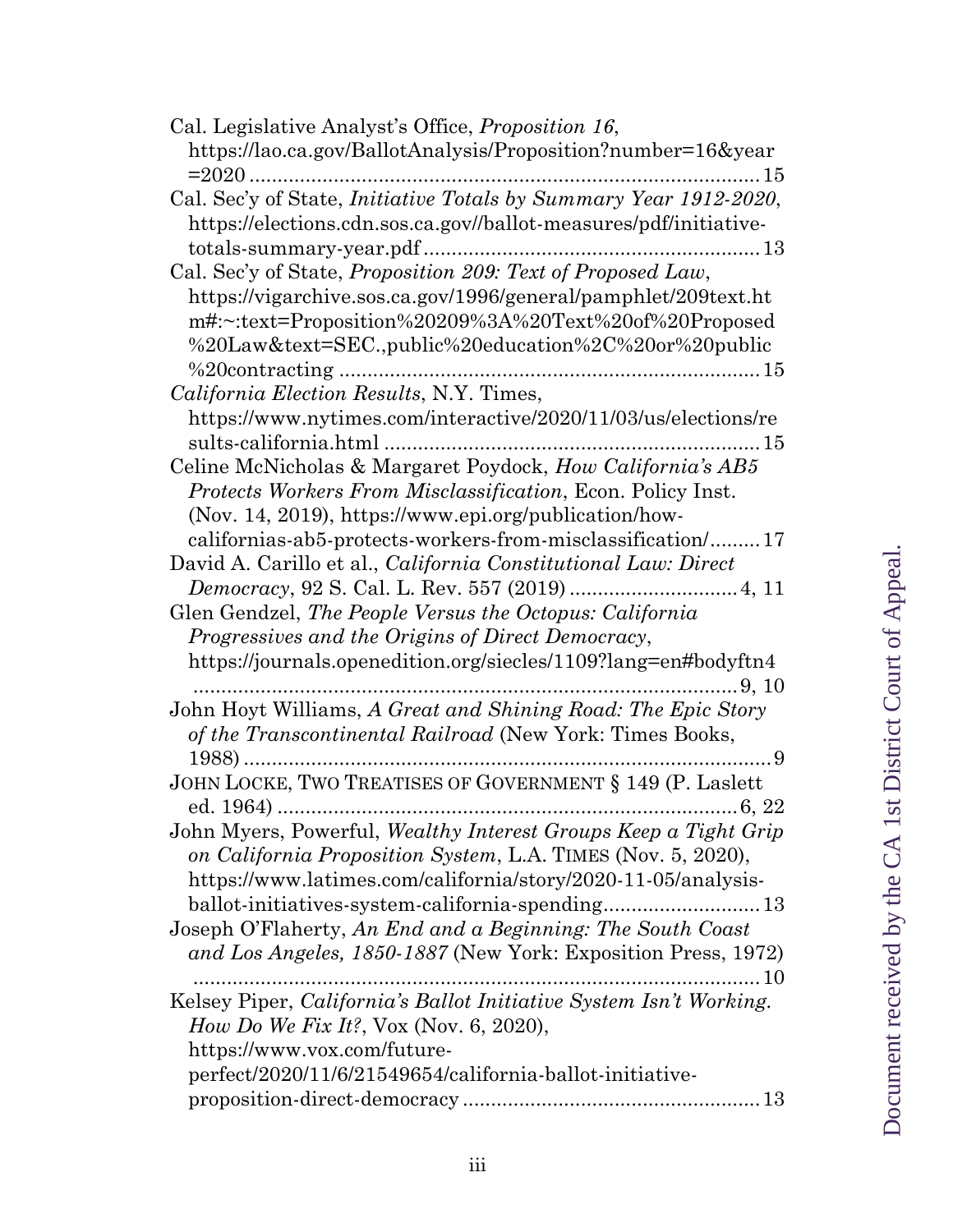| Legis. Analyst's Office, <i>Proposition 22</i> (Nov. 3, 2020), |
|----------------------------------------------------------------|
| https://lao.ca.gov/BallotAnalysis/Proposition?number=22&year   |
|                                                                |
| Lou Cannon, 1978: The Year the States Cut Taxes, Wash. Post    |
| (Apr. 17, 1978),                                               |
| https://www.washingtonpost.com/archive/politics/1978/04/17/19  |
| 78-the-year-the-states-cut-taxes/dffd9e9d-30a8-4df2-ad24-      |
|                                                                |
| THE FEDERALIST NO. 85 (Alexander Hamilton) (Dover Thrift ed.,  |
|                                                                |
| The Governor's Gallery, <i>Hiram Johnson: First Inaugural</i>  |
| Address, https://governors.library.ca.gov/addresses/23-        |
|                                                                |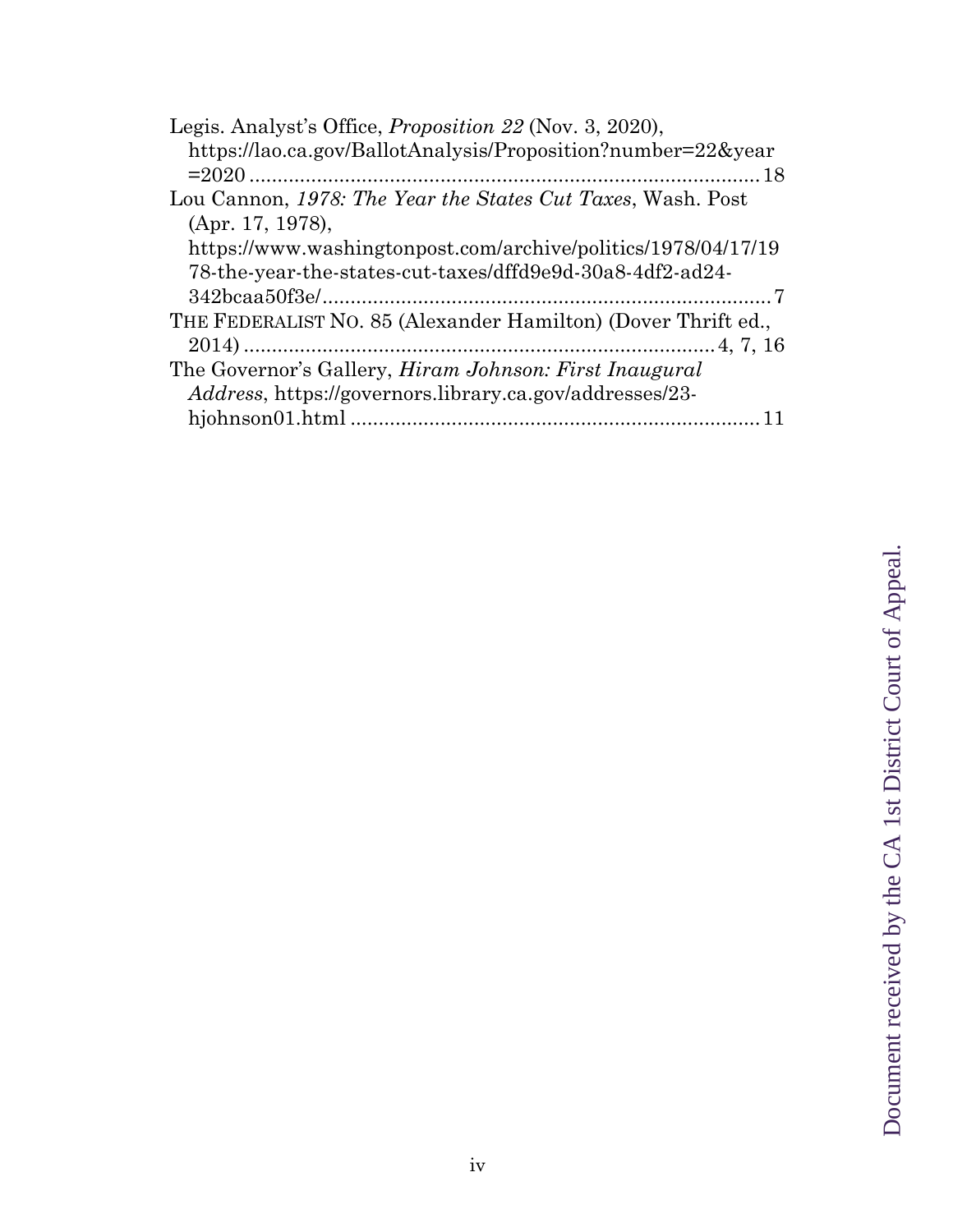## **IDENTITY OF AMICUS CURIAE AND STATEMENT OF INTEREST**

The California Policy Center ("CPC") is a nonprofit think tank organized under Section 501(c)(3) of the Internal Revenue Code and headquartered in Tustin, California. CPC conducts public-education campaigns to enhance prosperity for all Californians by eliminating public-sector barriers to individual freedom and educates the public about the impact of various public policies. 1

Amicus Curiae adheres to the principle that the government's legitimacy derives solely from the consent of the people that it governs. This is true as a matter of our Nation's foundational history, as well as California's. Amicus offer the following analysis to explain the historical underpinnings of California's statutory-initiative process and to remind the Court that any challenge to an enacted statutory initiative, including the challenge to Proposition 22 that gave rise to this case, should be analyzed in the light of that history.

<sup>1</sup> Cal. Policy Ctr., *About Us*, https://californiapolicycenter.org/about/.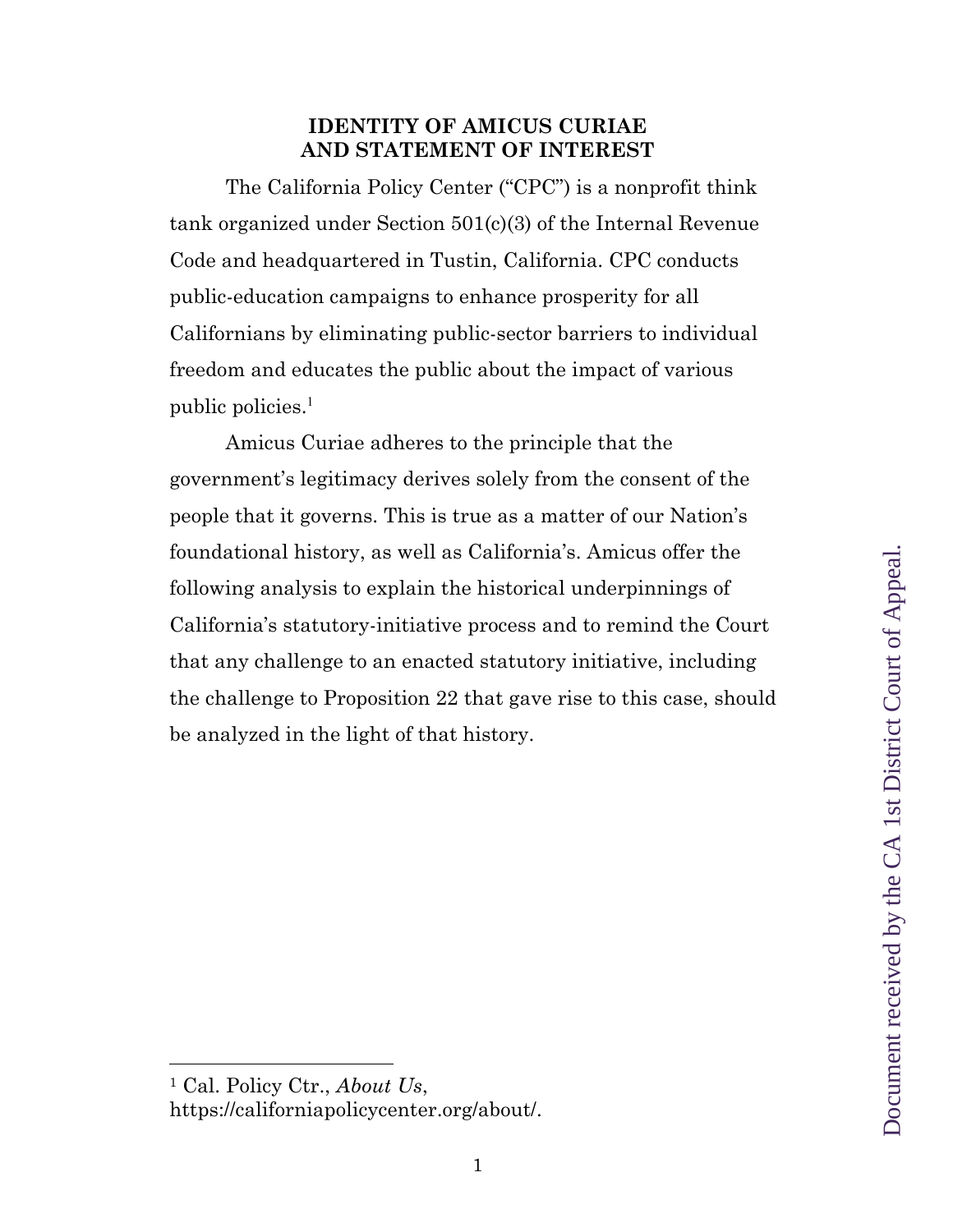### **POINTS TO BE ARGUED BY AMICUS**

Our Nation's founders wisely provided avenues to ensure that the populace had ways to amend the Country's charter if and when the times and circumstances demanded an alteration. California has gone one step further by providing in the State's charter a mechanism by which the people may create, rescind, or alter the State's laws if their elected representatives fail to represent them appropriately. It follows, then, that citizeninitiative statutory changes should receive precedence over the preferences of the California legislature.

The trial court's order is irreconcilable with these principles. In fact, it turns the foundational idea of representative government (i.e., that legislatures are not the sovereign, but only represent the sovereign) entirely on its head. Amicus Curiae argue these points in support of the Appellants.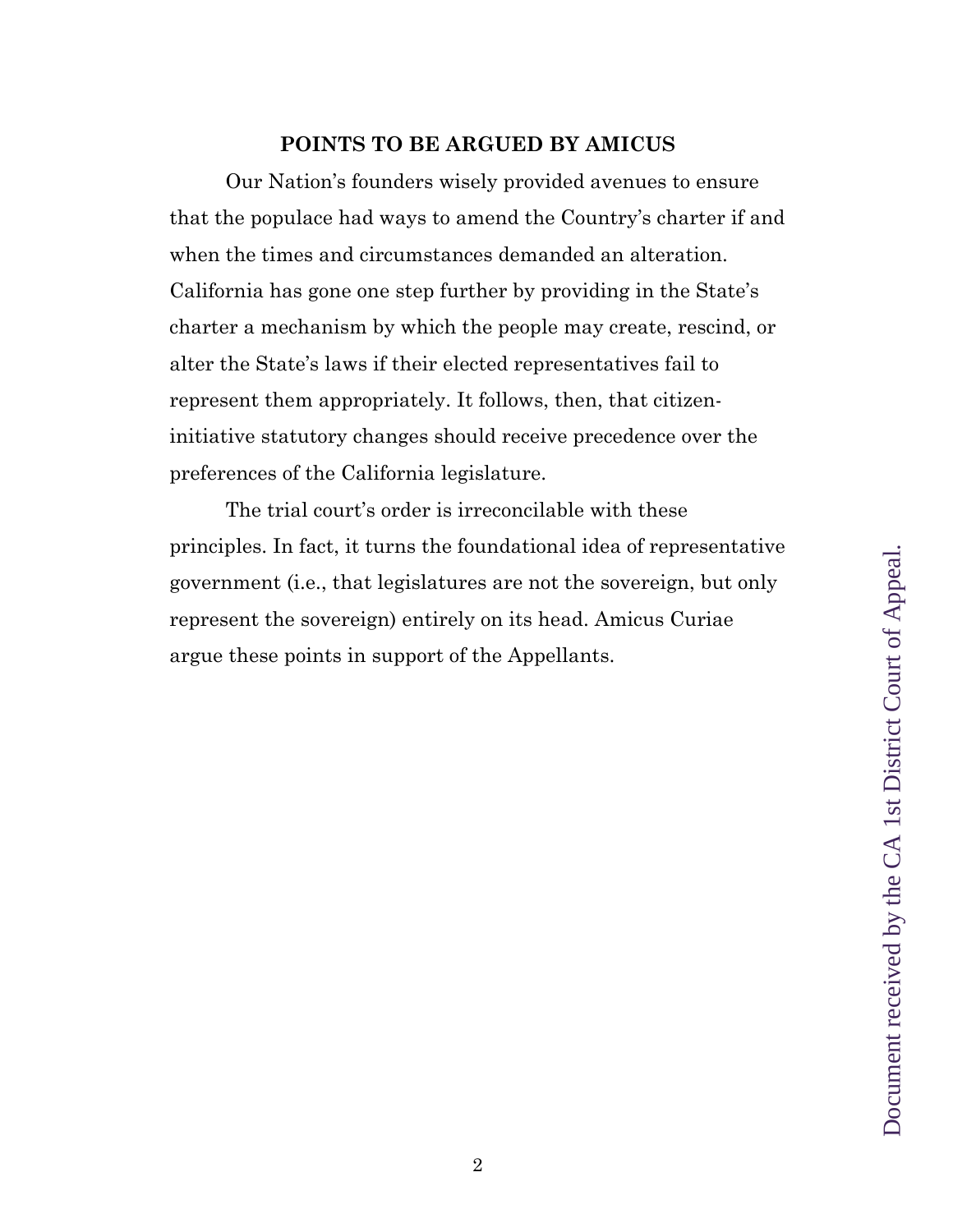#### **INTRODUCTION**

California's statutory initiative emanates from a philosophical tradition that extends to John Locke and the Nation's Founders. This tradition reflects an understanding of government that roots all legislative power, ultimately, in the hands of the people. Although the people in every State have delegated a measure of that legislative power to the representatives who act on their behalf, the people nonetheless retain the last word. For that reason, almost half of all States employ some mechanism that allows the people to overrule institutional legislatures when those bodies act in ways contrary to the ends that the people prescribe.

California's initiative process sprung from this tradition. In striking down Proposition 22, the trial court misconstrued that heritage and ignored the principle that governmental legitimacy derives solely from the consent of the governed. Put more bluntly, the court below took the calibration of power between the people and their representatives and turned it around. This foundational error warrants reversal.

#### **ARGUMENT**

## **I. THE POPULAR REVISION OF LAW ENJOYS A LENGTHY AMERICAN PEDIGREE.**

No American law, once enacted, is eternally set in stone. Every law, from our Nation's charter to the municipal ordinances of its smallest town, are subject to amendment and occasional revision. Indeed, the U.S Constitution devotes an entire article to the processes by which the people can amend it. *See* U.S. Const. art. V.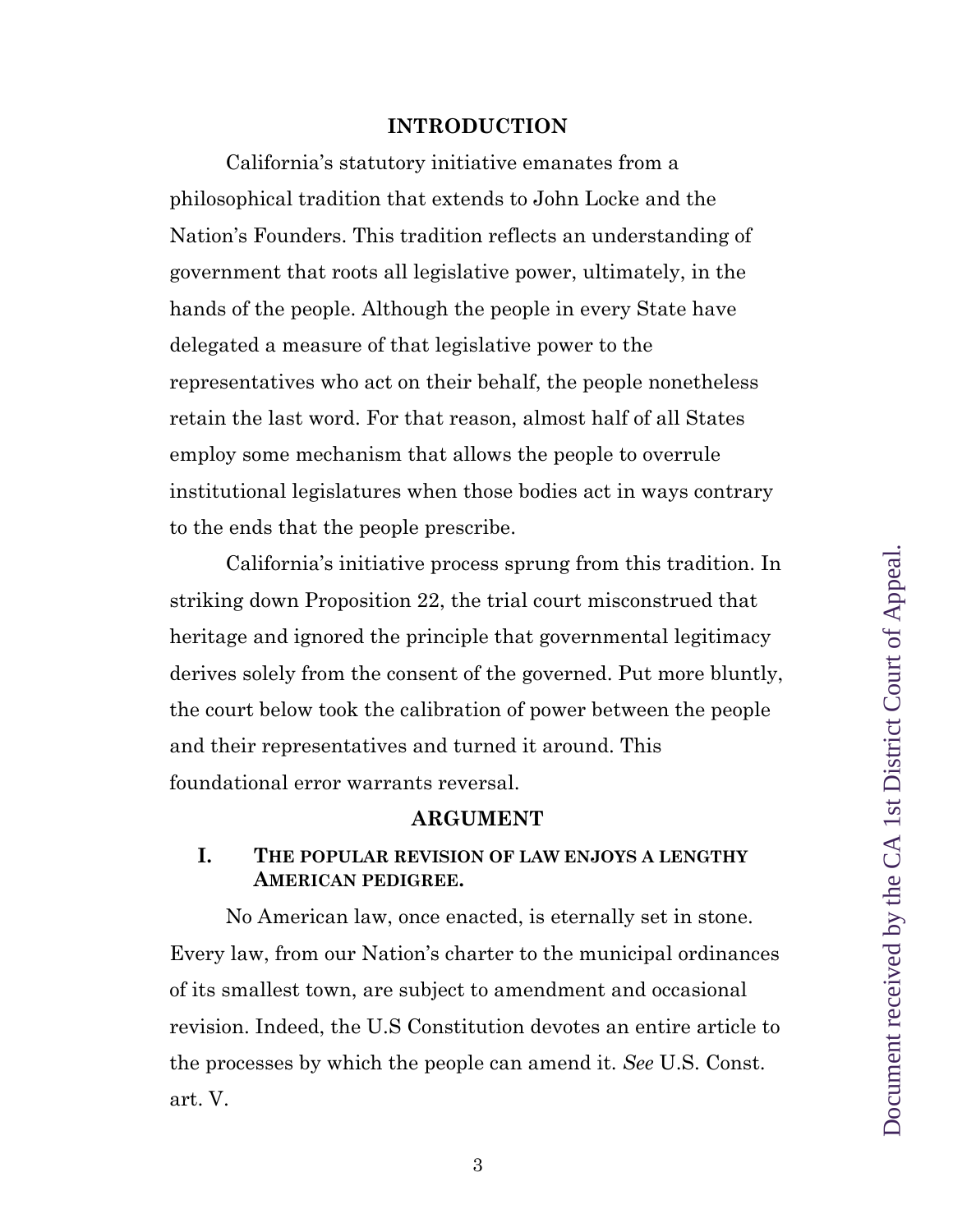The federal amendment process reflects a fundamental truth: Sometimes older laws must be amended so that the law will more effectively respond to contemporary problems.<sup>2</sup> California's initiative process, like those of at least twenty-four other States, <sup>3</sup> expand on that premise by recognizing that s state legislature's vested interests sometimes make it resistant to necessary changes and unresponsive to public sentiment. When that occurs, additional avenues for implementing change become necessary. One such avenue is the initiative process, which functions as a democratic bypass when the legislative process becomes sclerotic.

This observation is as well-established as it is uncontroversial. In 1788, Alexander Hamilton remarked that we should "never expect to see a perfect work from imperfect man." THE FEDERALIST NO. 85, at 429 (Alexander Hamilton) (Dover Thrift ed., 2014). This imperfection is not eliminated by aggregating a representative cross-section of humanity into the form of a legislature. Rather, all legislative bodies contain "the errors and prejudices as [well as] the good sense and wisdom of the individuals of whom they are composed." *Id.* And although group decision-making might lead to better outcomes than decisions made by a single individual acting alone, it does not

<sup>2</sup> *See, e.g.*, U.S. Const. amend. XIII (banning slavery); U.S. Const. amend. XV (extending suffrage to formerly enslaved persons); U.S. Const. amend. XIX (extending suffrage to women); U.S. Const. amend. XXVI (extending suffrage to all U.S. citizens over the age of eighteen).

<sup>3</sup> *See* David A. Carillo et al., *California Constitutional Law: Direct Democracy*, 92 S. Cal. L. Rev. 557, 560-61 (2019).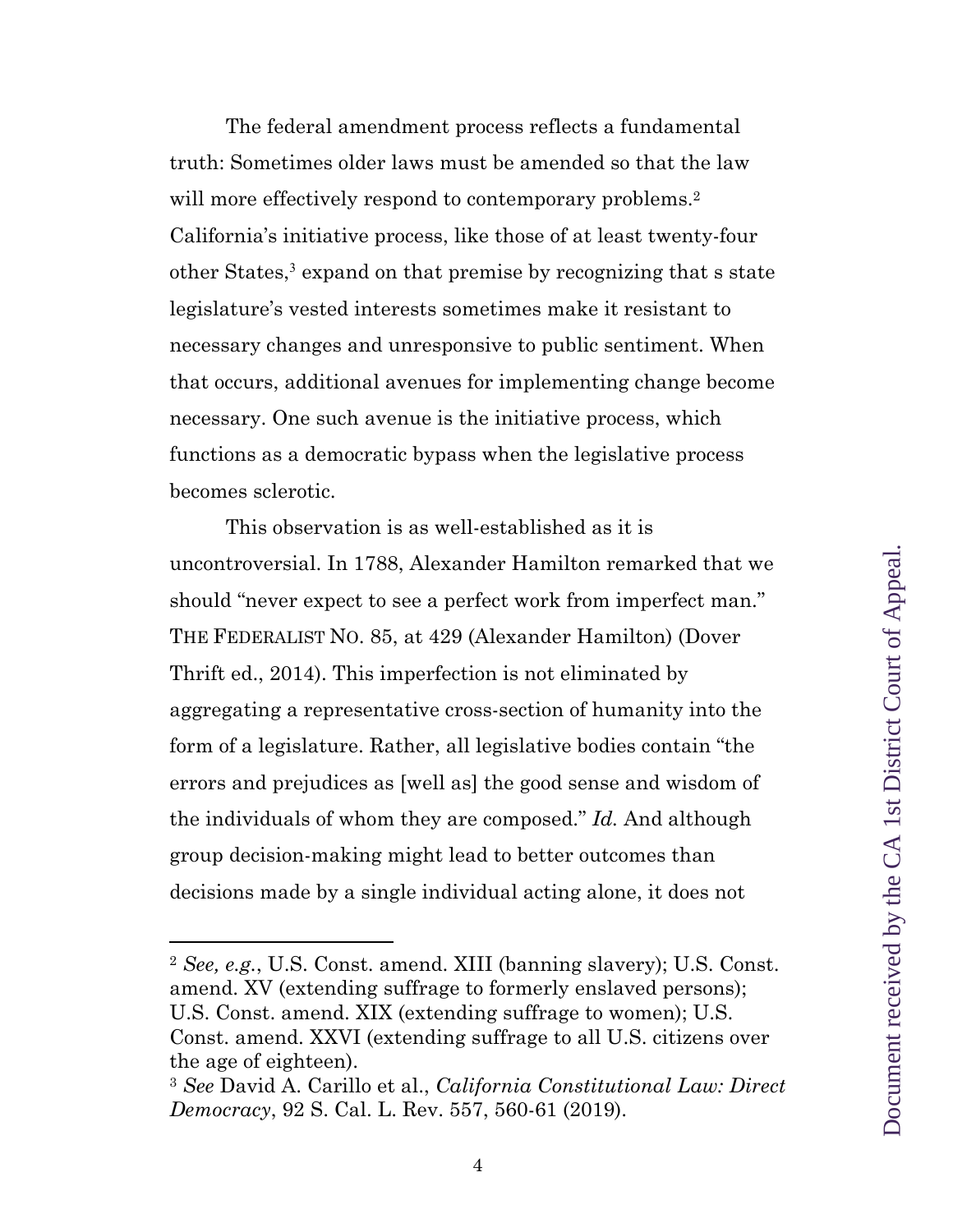lend elected lawmakers clairvoyance. Unanticipated problems constantly arise that demand legislative solutions, and laws themselves often have unintended consequences.

The ability to amend laws also aids legislative efficiency. Without an allowance for incremental change, the lawmaking process would ossify. In contrast, allowing issues to be worked out in the fullness of time greases the lawmaking skids.

The Founders knew this. In Federalist 85, Alexander Hamilton explained why it is often advisable for governments to act first, then revise later:

To balance a large state or society . . . whether monarchical or republican, on general laws, is a work of so great difficulty that no human genius, however comprehensive, is able, by the mere dint of reason and reflection, to effect it. The judgments of many must unite in the work; EXPERIENCE must guide their labor; TIME must bring it to perfection, and the FEELING of inconveniences must correct the mistakes which they *inevitably* fall into in their first trials and experiments.

*Id.* at 431 (emphasis in original). In other words, it is certain not just likely—that legislators will sometimes make poor policy choices, and that changing circumstances will render even wise policies obsolete. For that reason, legislatures are typically equipped to respond quickly to emerging problems, secure in the knowledge that they can always return to the drawing board if necessary.

But what if the legislature refuses to return to the drawing board and revise a law that desperately clamors for a change? In those circumstances, the virtue of direct democracy becomes manifest. At its core, an initiative process, like the one enshrined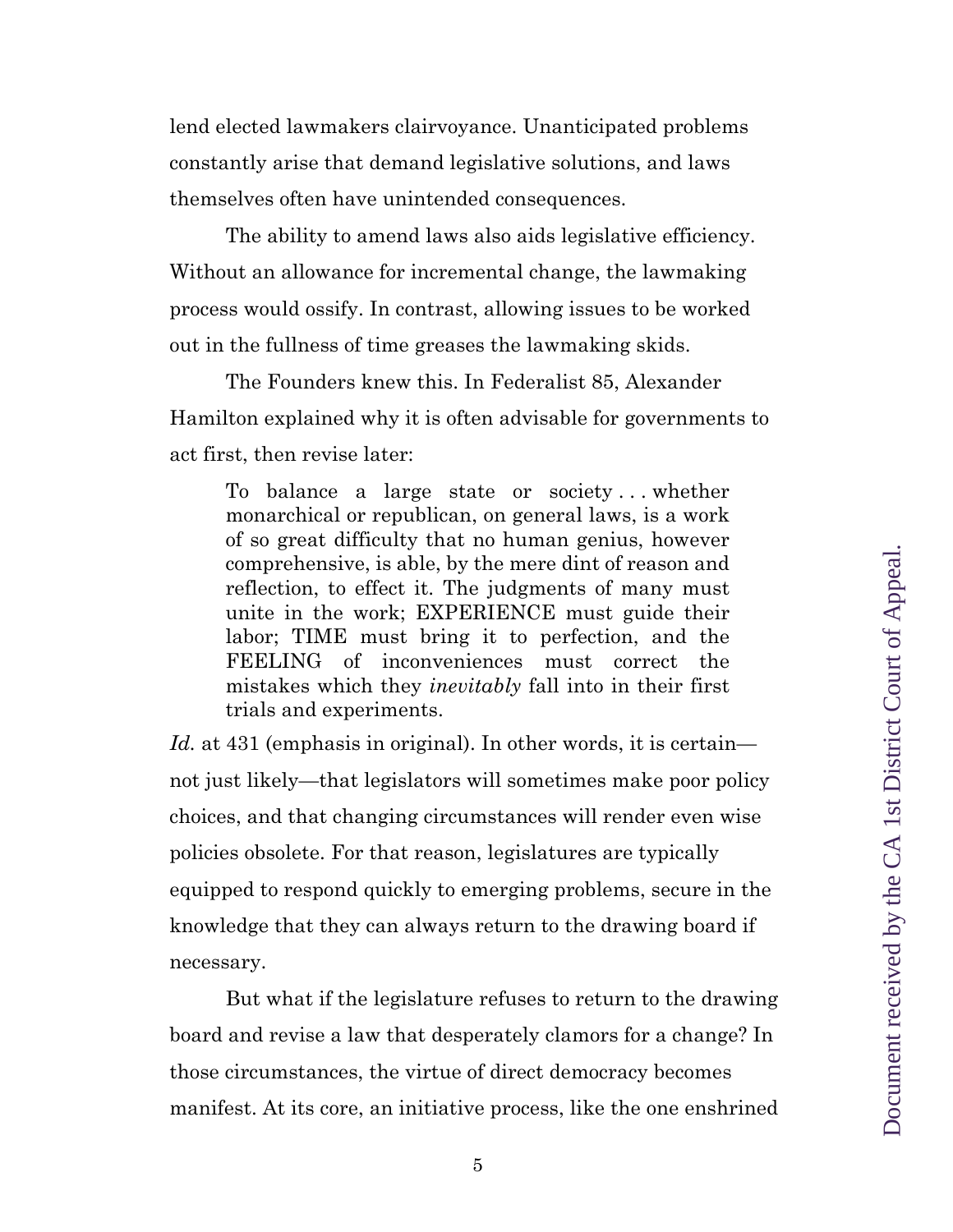in the California Constitution at Article II, Section 8, allows the governed to exercise their paramount legislative power.

Initiatives are constitutionally permissible because *the people themselves* are ultimately "the font of governmental power," and they delegate—but do not relinquish—that power when they create an institutional legislative body. *See Ariz. State Legislature v. Ariz. Indep. Redistricting Comm'n*, 576 U.S. 787, 819 (2015). A state legislature possesses "only a Fiduciary Power to act for certain ends," but "there remains still in the People a Supre[me] Power to remove or alter the Legislative, when they find the Legislative act contrary to the trust reposed in them." *Id.* at 820 (quoting JOHN LOCKE, TWO TREATISES OF GOVERNMENT § 149, p. 385 (P. Laslett ed. 1964)). If a policy desired by an electorate "is manifestly neglected, or opposed" by a legislature, the people naturally lose trust that their representatives will act as they have tried to direct them, and the legislative power "devolve[s] into the hands of those that gave it, who may place it anew where they shall think best for their safety and security." Id. at 820 (quoting JOHN LOCKE, TWO TREATISES OF GOVERNMENT § 149, p. 385 (P. Laslett ed. 1964)). In this sense, the initiative process functions as a steam valve that releases pent-up pressure within the political system and redirects it towards constructive ends.

Another virtue of the initiative process is that it funnels popular passions towards targeted change. An initiative poses a discrete question to the electorate, which is then definitively answered. The people are thus empowered to revise one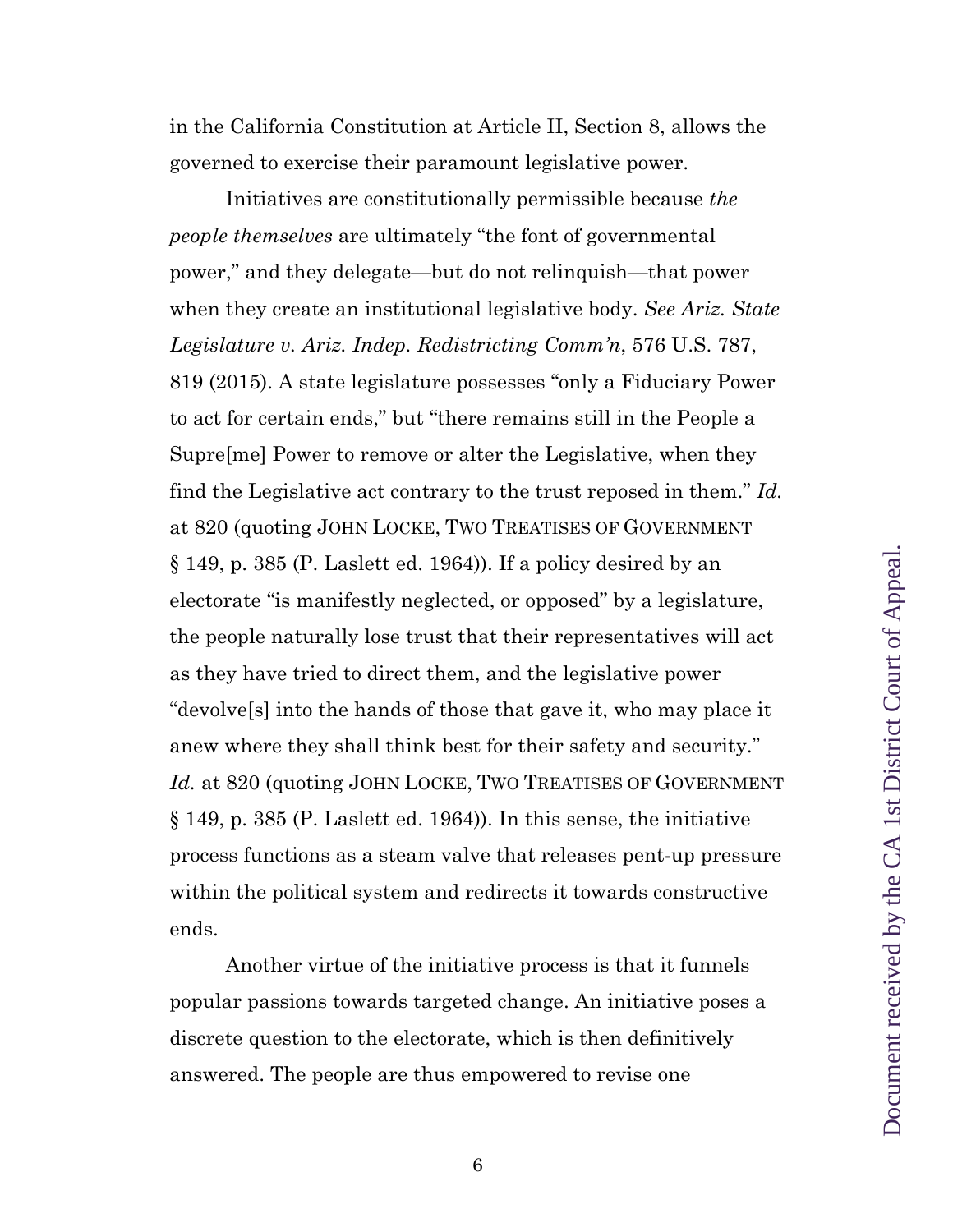problematic policy without revoking *all* the legislative power they have delegated to the legislature, a drastic solution that would upend governmental structures entirely. Our Founders saw the benefit of this calibration; although Hamilton in The Federalist Papers spoke exclusively of the federal amendment process, his analysis applies with equal force to California's statutoryinitiative process when he observed that "every amendment to the Constitution . . . would be a single proposition, and must be brought forward singly." THE FEDERALIST NO. 85, at 430 (Alexander Hamilton).

Under this system, the logrolling inherent in the legislative process disappears entirely. Rather, "[t]here would . . . be no necessity for management or compromise in relation to any other point—no giving or taking. The will of the requisite number would at once bring the matter to a decisive issue." *Id.* In other words, the steam valve has a safety switch.

Successful initiatives are often characterized by their opponents as a "revolt" against the system. Not so. Instead, they represent a method of heading off more extraordinary change that could remake the entire system from bottom to top. <sup>4</sup> Even a failed initiative serves a beneficial purpose—it teaches a disgruntled minority that their policy preferences are not as widely shared as they may have assumed.

<sup>4</sup> Lou Cannon, *1978: The Year the States Cut Taxes*, Wash. Post (Apr. 17, 1978), https://www.washingtonpost.com/archive/politics/1978/04/17/1978 -the-year-the-states-cut-taxes/dffd9e9d-30a8-4df2-ad24- 342bcaa50f3e/ (characterizing the groundswell of support for Proposition 13 as a "tax revolt" and a "revolution").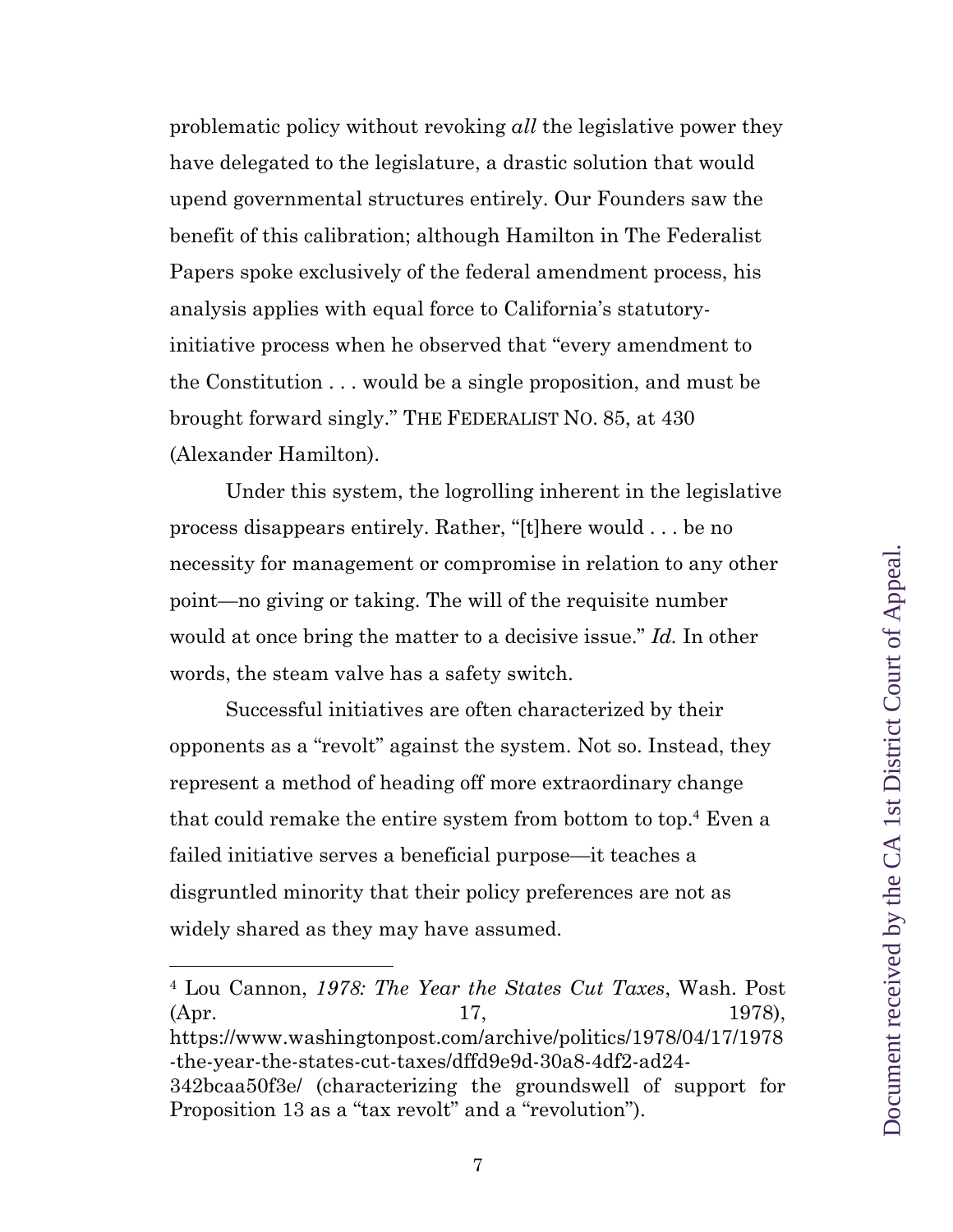Hence, the initiative process is a modern iteration of an old idea: Legislative power flows from and is retained by the people, and the people may wield that power directly to achieve legal change whenever their representatives in government have failed to perform in accordance with their will. The initiative process, then, is democracy in action.

## **II. THE CALIFORNIA CONSTITUTION ENSHRINES THE RIGHT OF THE STATE'S CITIZENRY TO REVISE THE LAW ON ITS OWN.**

Although the federal constitutional amendment process and California's statutory initiative procedure differ in many respects, the same democratic impulse inspired them both. Each mechanism allows the people to exercise influence over the lawmaking process.

For instance, all U.S. Constitutional amendments must originate within an institutional legislative body. Specifically, they may either be proposed by two-thirds of each house of Congress, or by two-thirds of all state legislatures. *See* U.S. Const. art. V. Even though Article V does not contemplate a direct vote at any point, the will of the people is nevertheless mediated through their representatives in the Congress or their state's legislature.

California's statutory-initiative process harnesses that same democratic spirit and connects its inhabitants even more directly to their lawmaking prerogative. Under Article II, Section 10(a) of the California Constitution, Californians may bypass the state legislature entirely to adopt a new statute by simple majority vote. Cal. Const. art. II  $\S 10(a)$ . The process for placing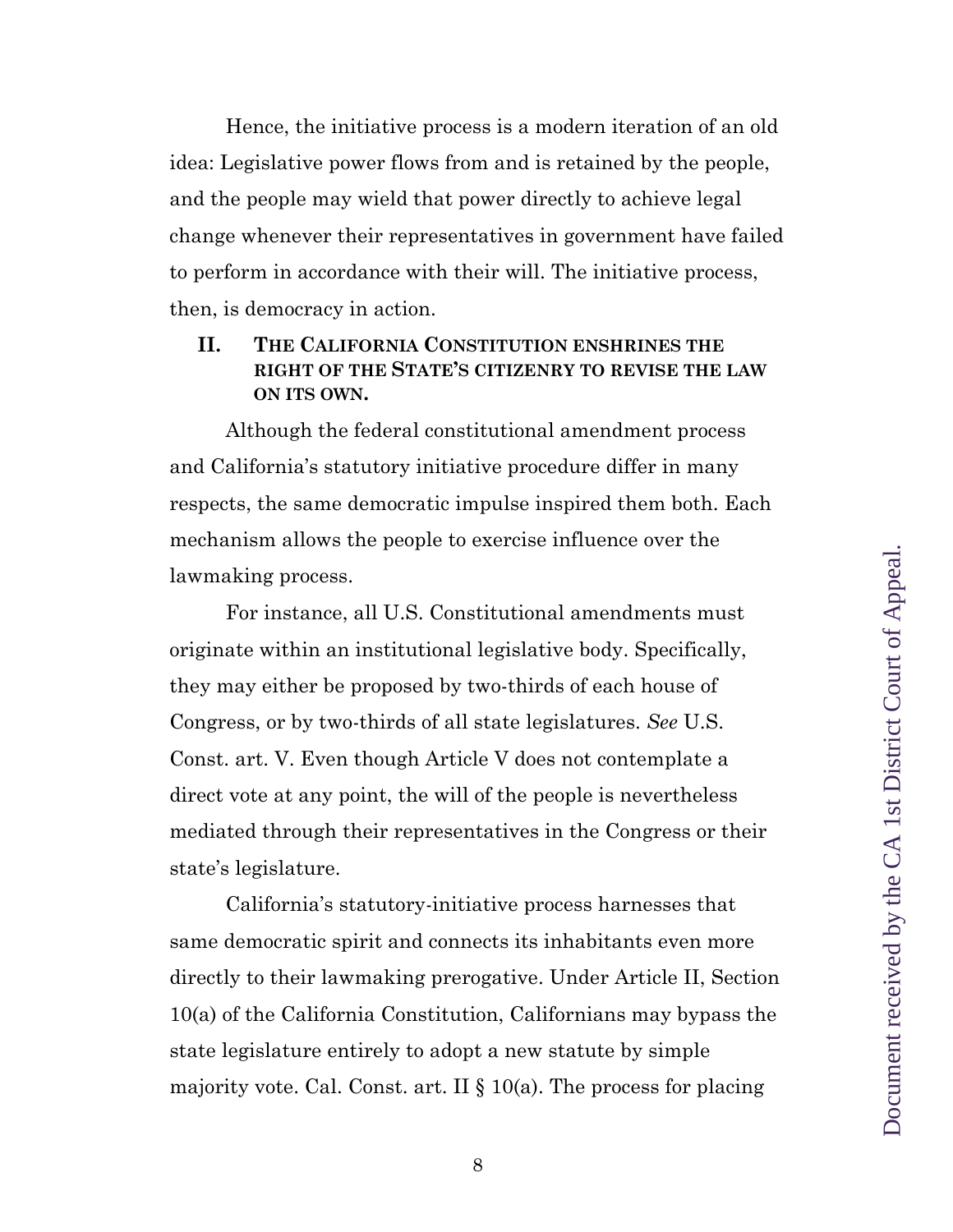an initiative question on the general election ballot is straightforward, reflecting California's decision to encourage direct lawmaking. Specifically, a statutory initiative's proponent need only collect signatures "equal in number to 5 percent . . . of the votes for all candidates for Governor at the last gubernatorial election." Cal. Const. art. II § 8(b). For Proposition 22, the statutory initiative at the heart of this case, this number amounted to a requirement of only 623,212 petition signatures a drop in the bucket in a State encompassing nearly 40 million people.

California's ongoing experiment with direct democracy can be traced back to the completion of the transcontinental railroad in 1869. The railroad, then known as the Central Pacific, was the State's lifeblood: It could not only "bring people out west," but it also "carr[ied] the products of California's farms and factories back east."5 In short order, Central Pacific quickly became "California's biggest employer and biggest private landowner," and the economic growth that the railroad delivered gave it a dominant hand in state affairs. *Id.* ¶ 3. Because the Central Pacific was the only game in town, it had the necessary market power to charge Californians "some of the highest, most complicated, and least predictable railroad rates in the world" in the late nineteenth and early twentieth centuries, fostering

<sup>5</sup> Glen Gendzel, *The People Versus the Octopus: California Progressives and the Origins of Direct Democracy* ¶ 2, https://journals.openedition.org/siecles/1109?lang=en#bodyftn4 (citing John Hoyt Williams, *A Great and Shining Road: The Epic Story of the Transcontinental Railroad* (New York: Times Books, 1988)).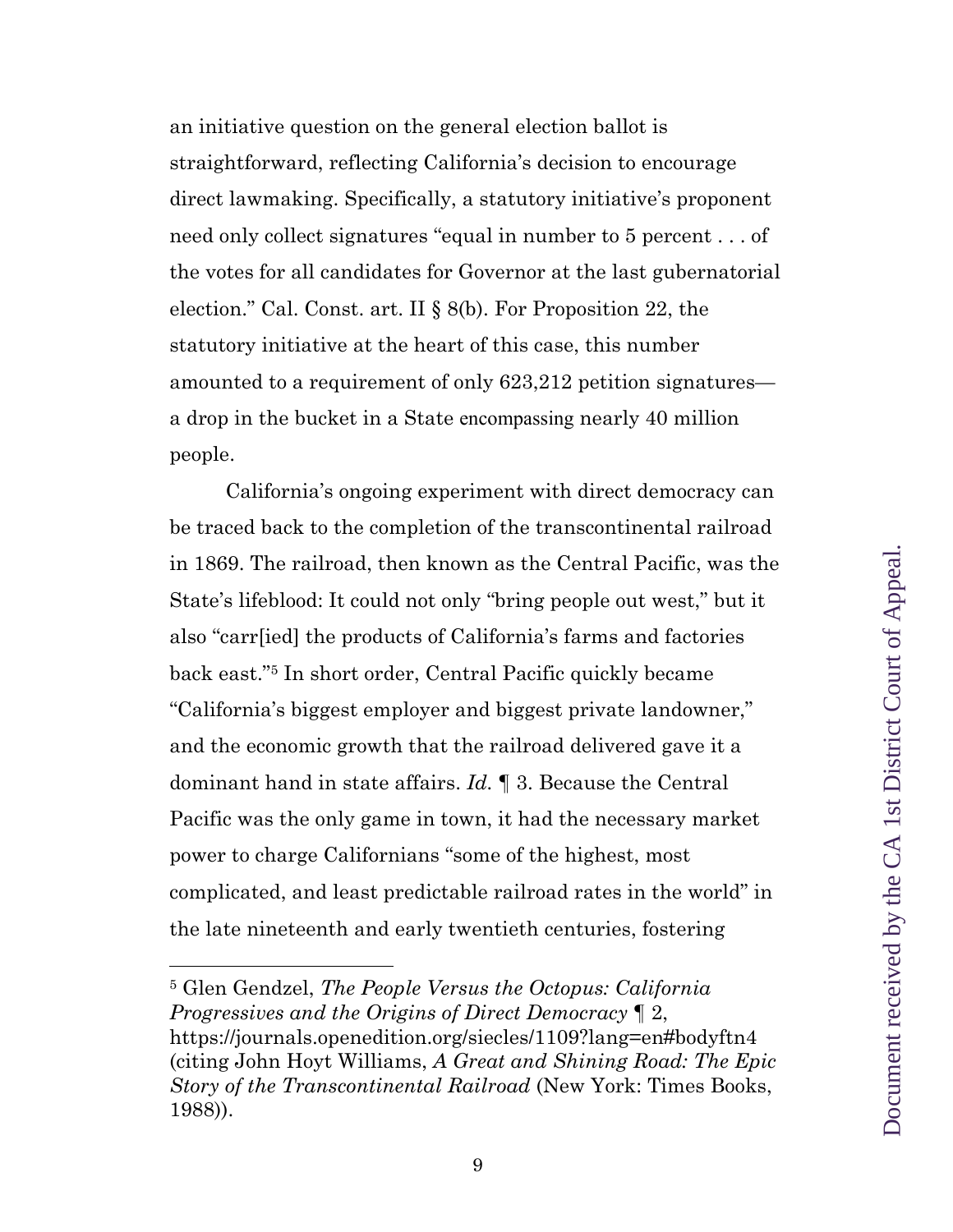widespread public dissatisfaction. *Id.* As if that were not enough, the railroad also "routinely blackmailed California towns and cities into handing over taxpayer subsidies and land grants in exchange for the privilege of a rail connection." *Id.* (citing Joseph O'Flaherty, *An End and a Beginning: The South Coast and Los Angeles, 1850-1887* (New York: Exposition Press, 1972)). And no matter which politicians California voters elected to address these problems, nothing seemed to change; the railroad was sufficiently dominant to sway all elected officials towards its preferred policies. *Id.* ¶ 4.

Everything changed in 1911. A wave of populist anger carried a set of progressive Republicans into state office in the 1910 elections, led by the firebrand attorney Hiram Johnson. *Id.* ¶ 5. Johnson had made his name in state politics as the lead prosecutor in the San Francisco graft trials of 1906 to 1909, directly combatting the corruption fostered by the Central Pacific's cozy relationship with state and local officials that so angered California voters. *Id.* The newly elected state legislature rapidly enacted a slew of progressive policies, but feared that railroad-backed candidates could easily repeal those laws when the political tides turned. *Id.* ¶ 6. Hence, the progressives simultaneously advanced an insurance policy that would ensure the people retained a voice in state government affairs long after that generation of politicians had left office: The initiative power.

"How can we best arm the people to protect themselves hereafter?" Governor Johnson asked in his 1911 inaugural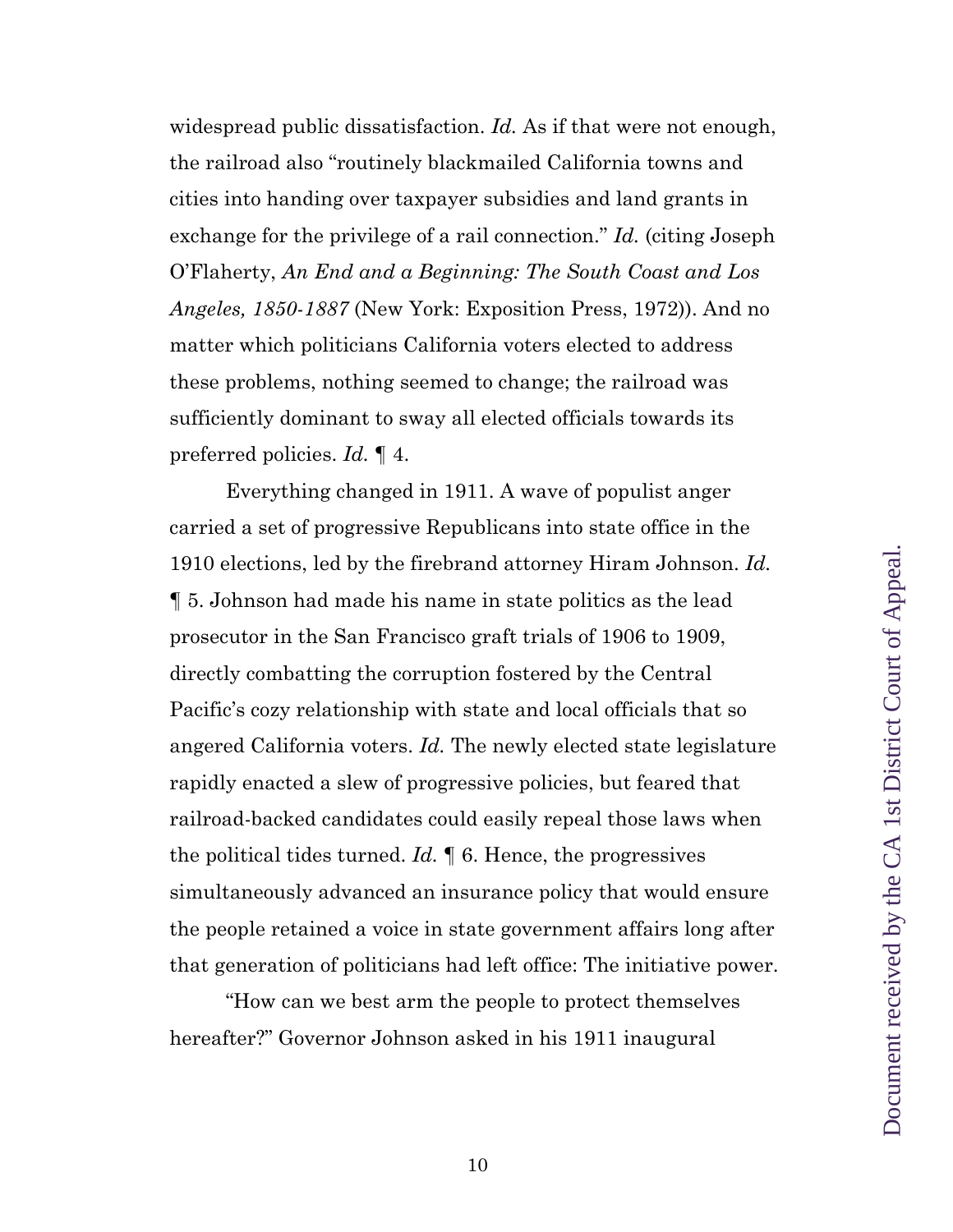address.6 He offered his own answer: The State must "give to the people the means by which they may accomplish such other reforms as they desire, the means as well by which they may prevent the misuse of the power *temporarily centralized in the Legislature*, and an admonitory and precautionary measure which will ever be present before weak officials." *Id.* (emphasis added). Governor Johnson and his compatriots were under no illusions that the initiative would be a "panacea for all our political ills," but they sincerely believed that it would "give to the electorate the power of action when desired, and [] place in the hands of the people the means by which they may protect themselves." *Id.* The statutory initiative process was enacted into law later that year and has been enshrined in the state constitution ever since. *See Strauss v. Horton*, 46 Cal. 4th 364, 420 (2009).

The creation of the initiative and referendum represented a "rebalanc[ing]" of the State's "value-set choices" towards greater popular participation in government. It also marked a shift away from empowerment of the moneyed interests like the railroad who appeared to have the ability to influence the legislative process behind closed doors. Carrillo et al., *California Constitutional Law: Direct Democracy*, 92 S. Cal. L. Rev. at 562. And for its part, the California Supreme Court has long interpreted the initiative process in accordance with this history, recognizing that it was "[d]rafted in light of the theory that all

<sup>6</sup> The Governor's Gallery, *Hiram Johnson: First Inaugural Address*, https://governors.library.ca.gov/addresses/23 hjohnson01.html.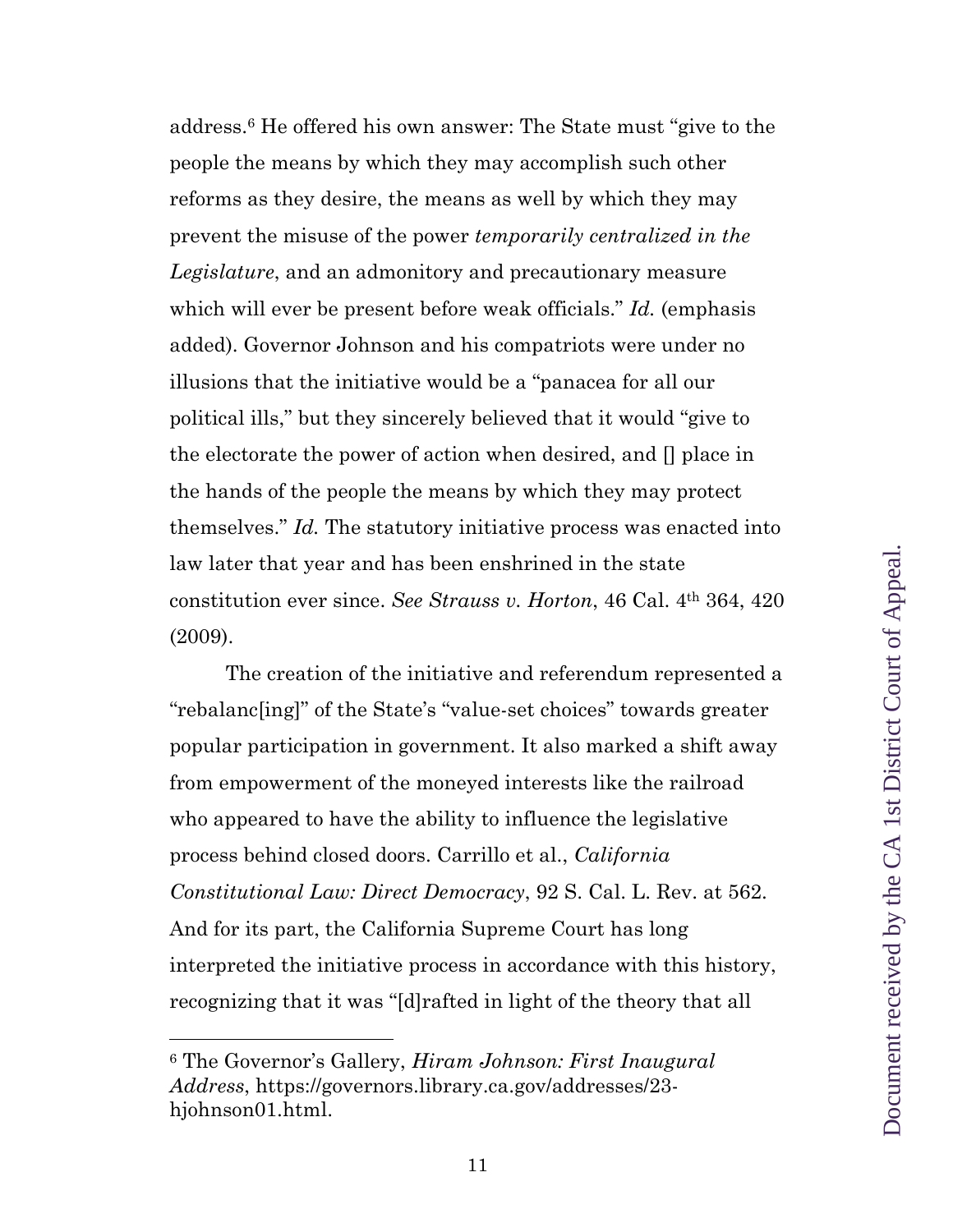power of government ultimately resides in the people" and reifies the fundamental principle of American government that the power to collectively legislate on important questions is "not [] a right granted [to] the people, but [] a power reserved by them." *Assoc. Home Builders, Inc v. City of Livermore*, 18 Cal. 3d 582, 591 (1976).

Since its 1911 conception, both the California state judiciary and the legislature have developed institutional mechanisms to buttress the initiative process's legitimacy. Because "[t]he exercise of initiative and referendum is one of the most precious rights of our democratic process," California courts have routinely applied "a liberal construction to this power wherever it is challenged so the right be not improperly annulled." *Mervynne v. Acker*, 189 Cal. App. 2d 558, 563 (Cal. Ct. App. 1961); *Gayle v. Hamm*, 25 Cal. App. 3d 250, 258 (Cal. Ct. App. 1972). Even when the constitutionality of an initiative is called into question, the State's courts "will preserve it" so long as any such "doubts can be fairly resolved in favor of the use of this reserve power." *Mervynne*, 189 Cal. App. 2d at 563-64; *Gayle*, 25 Cal. App. 3d at 258. The guardrails shielding successful statutory initiatives from attempts at revision by the legislature are even more concrete: The legislature is prohibited from amending an enacted initiative statute unless the statute expressly grants it the power to amend or the people affirmatively vote to approve a proposed legislative amendment in a popular referendum. Cal. Const. art. II, § 10(c). Either way, the people are guaranteed a say in any changes to a law directly adopted via initiative.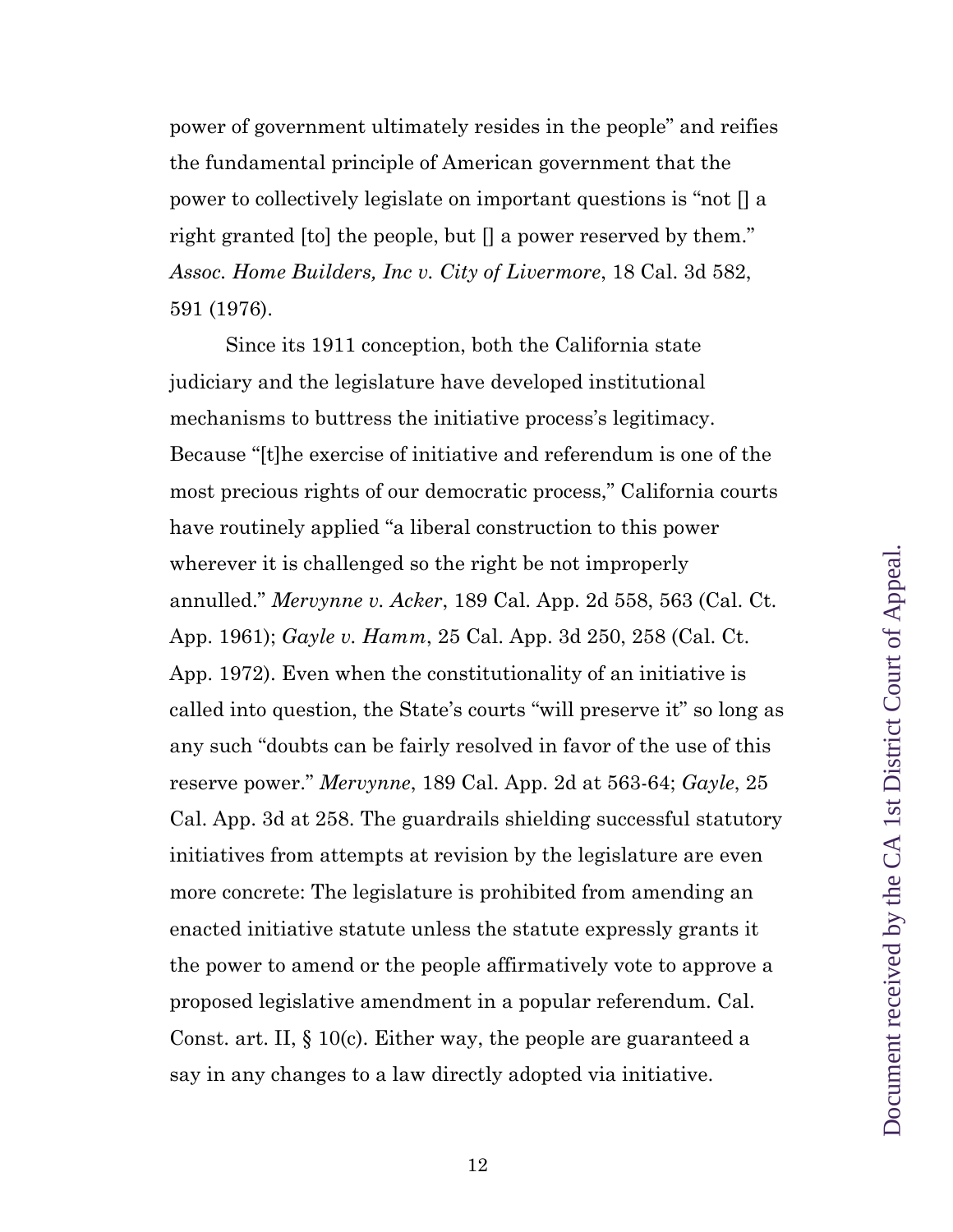Despite the ever-growing popularity of the California initiative process as a mechanism for implementing political change,<sup>7</sup> the process has been heavily criticized in recent years.<sup>8</sup> One such admonishment is "that the public's distrust of government [i]s a kind of electoral rocket fuel that could carry almost any payload into orbit," which, according to some, benefits conservative interests. Myers, *supra* note 4. Any such party split, however, likely results more from the State's prevailing partisan dynamics than any flaw inherent in the initiative system. Because the Democratic Party currently dominates the California legislature, the Republican Party is more likely to utilize this alternative route of participation in the State's lawmaking process. The initiative process itself has no partisan valence, and that the minority political party seeks it out more often than the

<sup>7</sup> Indeed, beginning in the mid-1970s, the State has experienced a massive uptick in proposed initiatives. Cal. Sec'y of State, *Initiative Totals by Summary Year 1912-2020*, https://elections.cdn.sos.ca.gov//ballot-measures/pdf/initiativetotals-summary-year.pdf (depicting a permanent increase in the number of proposed initiatives beginning around 1974). <sup>8</sup> *See, e.g.*, John Myers, Powerful, *Wealthy Interest Groups Keep a* 

*Tight Grip on California Proposition System*, L.A. TIMES (Nov. 5, 2020), https://www.latimes.com/california/story/2020-11- 05/analysis-ballot-initiatives-system-california-spending (quoting a Democratic strategist who claimed that California's system allows wealthy interests to "pay for a law if you don't like something that's going on"); Kelsey Piper, *California's Ballot Initiative System Isn't Working. How Do We Fix It?*, Vox (Nov. 6, 2020), https://www.vox.com/futureperfect/2020/11/6/21549654/california-ballot-initiative-

proposition-direct-democracy.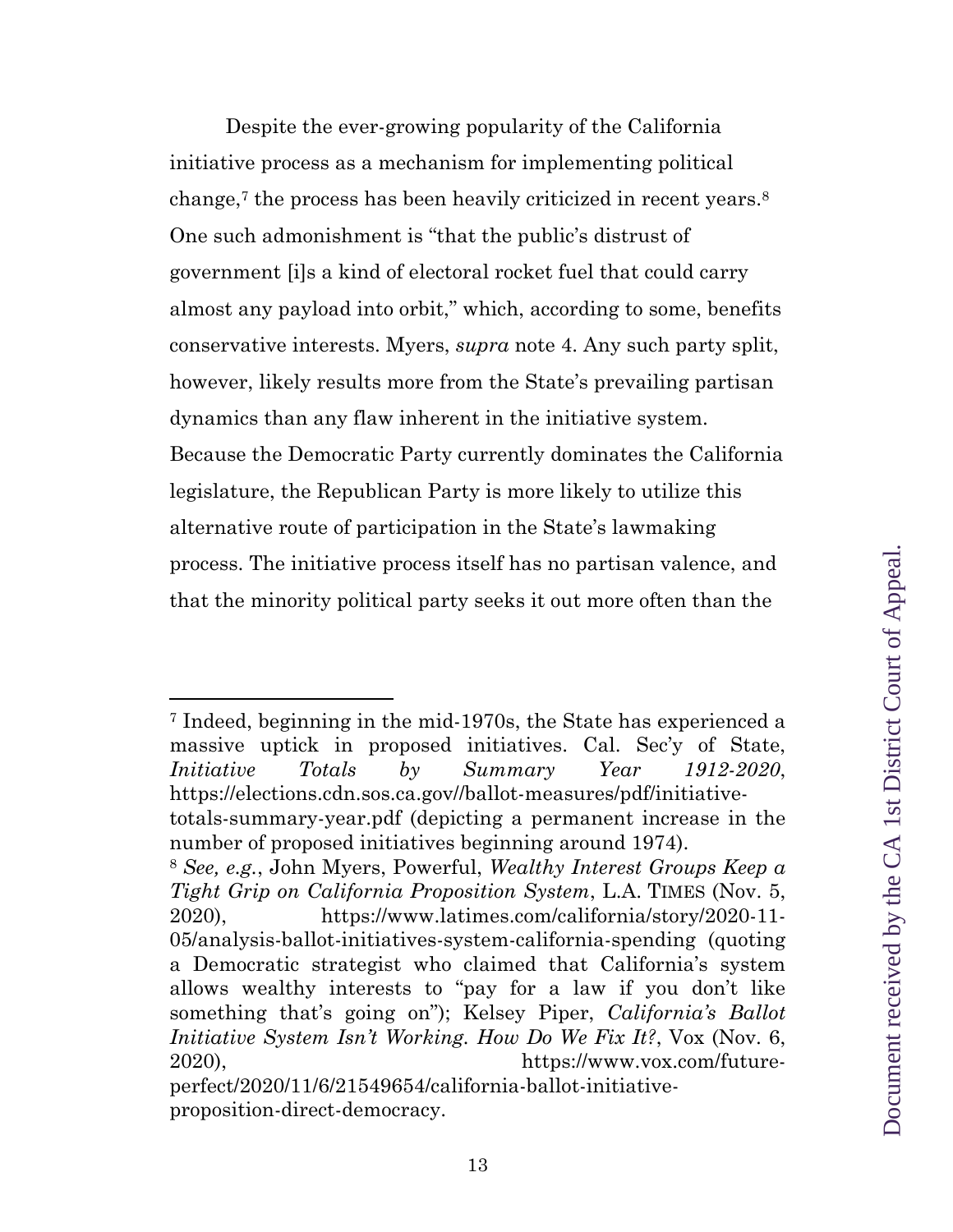dominant political party demonstrates only that the steam valve is functioning as intended.

Indeed, the initiative process is the *only* mechanism available for divorcing discrete policy issues from the backdrop of partisanship. When a voter casts a ballot for a single candidate in a winner-take-all election, there is no way for them to differentiate between different aspects of that candidate's platform. In other words, the voter cannot easily inform a candidate that the voter agrees with their position on Policy X but disagrees with their stance on Policy Y. Instead, a vote for a candidate functions as an implied endorsement of an entire suite of policies. A ballot initiative, in contrast, presents voters with a yes-or-no question: Should the proposed law be adopted or not? By allowing voters to dispassionately review a proposed policy (or even a suite of closely related policies) without tying that proposal to an entire party platform, the initiative empowers voters to make reasoned decisions about the most beneficial state policy at least partially liberated from the encumbrances of partisanship.

Take the recent example of Proposition 16. In 1996, California voters enacted Proposition 209 to prohibit the State from granting preferential treatment on the basis of race in public employment, public education, or public contracting.9 More

<sup>9</sup> For the text of Proposition 209, *see* Cal. Sec'y of State, *Proposition 209: Text of Proposed Law*,

https://vigarchive.sos.ca.gov/1996/general/pamphlet/209text.htm# :~:text=Proposition%20209%3A%20Text%20of%20Proposed%20L aw&text=SEC.,public%20education%2C%20or%20public%20cont racting.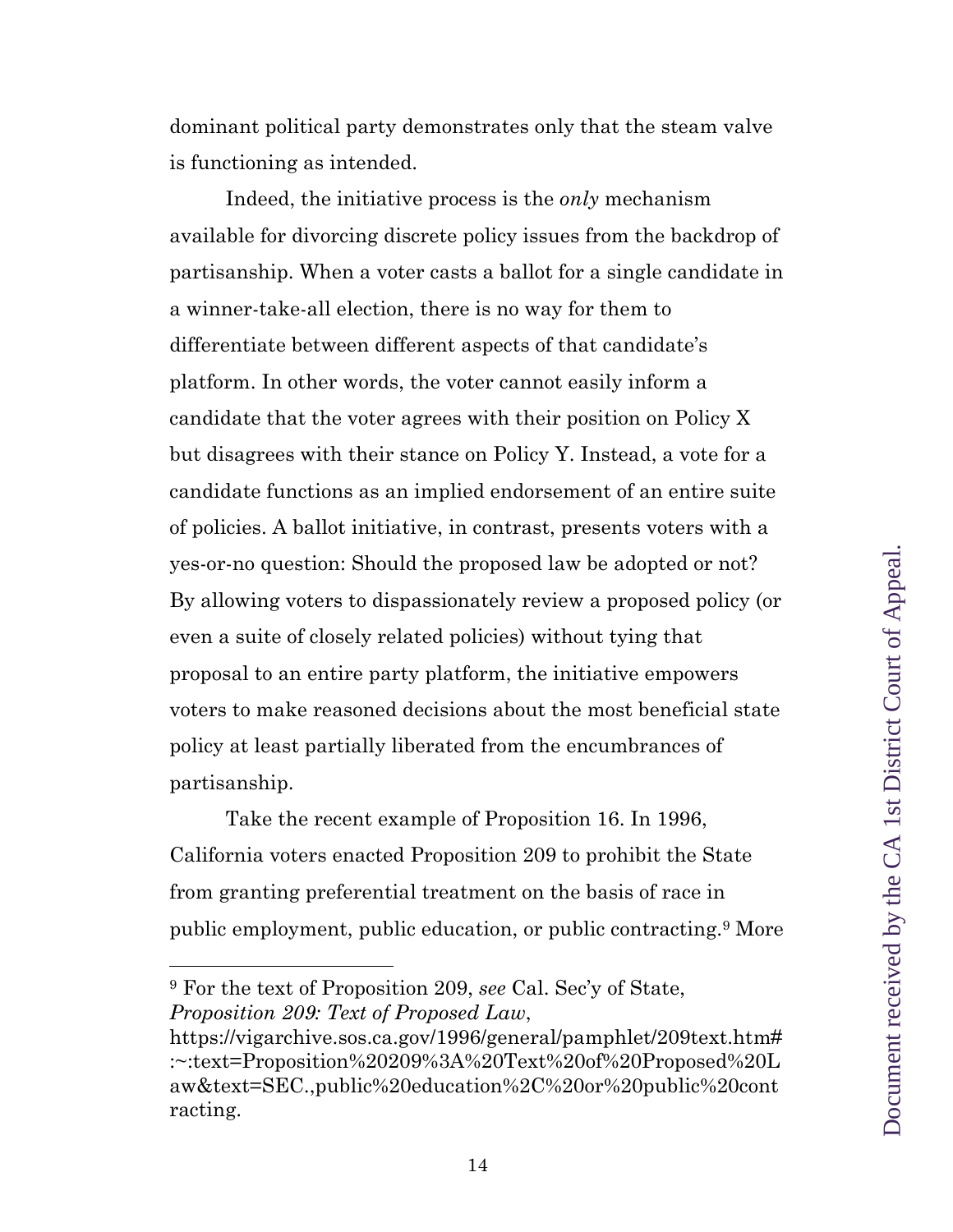than two decades later, Proposition 16 asked California voters whether Proposition 209 should be repealed.<sup>10</sup> Voting against Proposition 16 (and, therefore, for maintaining the existing state constitutional ban on affirmative action) could reasonably be seen as a conservative policy outcome. But California voters defeated Proposition 16 by a margin of 57-to-43 percent on the same day they elected Joe Biden President by a lopsided 64-to-34 percent margin.<sup>11</sup> In other words, more than one-in-five California voters both supported Biden *and* opposed Proposition 16.

If one understood the initiative through a purely partisan lens, these outcomes could not be explained. Californians have proven themselves capable of assessing the merits of individual ballot initiatives without being distracted by background political noise. Nor has the initiative process ever been a one-way ratchet—what the people giveth the people can taketh away, and a statutory initiative can be repealed via the same simplemajority vote by which it was enacted. Witness again Proposition 16, which, despite its failure at the polls, presented Californians with a clear opportunity to change their minds on an important question. *See supra* note 10.

Thus, the California statutory initiative reflects humility and promotes efficiency. The Founding generation recognized

<sup>10</sup> Cal. Legislative Analyst's Office, *Proposition 16*,

https://lao.ca.gov/BallotAnalysis/Proposition?number=16&year=2 020 (explaining that "[i]f approved, the measure would repeal Proposition 209").

<sup>11</sup> *California Election Results*, N.Y. Times, https://www.nytimes.com/interactive/2020/11/03/us/elections/resu lts-california.html.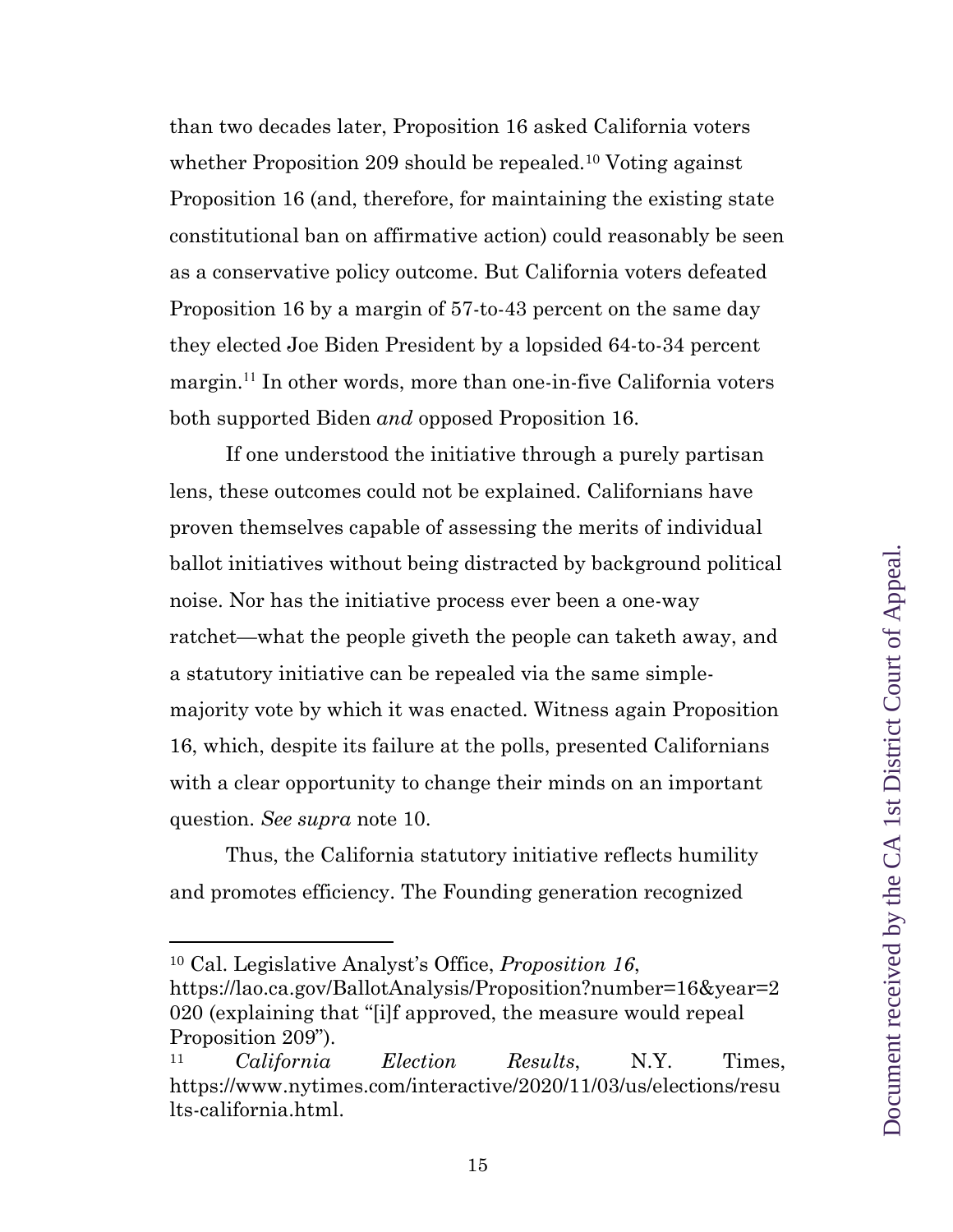that they did not possess perfect wisdom and that a change of circumstances (or a shift in public opinion in response to changing circumstances) may warrant the revision of existing laws. So they devised a governmental system that allowed for such incremental legal change. THE FEDERALIST NO. 85, at 431 (Alexander Hamilton) (Dover Thrift ed., 2014). Similarly, earlytwentieth-century Californians, frustrated by sluggish governmental responses to the pressing problems of their day and a perception of institutional capture by powerful monopolies, created the statutory initiative to bypass the special interests that too often blocked desired reforms. *Strauss*, 46 Cal. 4th at 420- 21.

These ideas are not radical. Quite the contrary. As demonstrated, popular control of government is *fundamental* to the American understanding that the people are the source of all legitimate governmental authority. *Ariz. State Legislature*, 576 U.S. at 819. Statutory initiatives allow an unheard majority to enact its preferences into law without a wholesale revision of governmental structures. In this way, by allowing a dissatisfied electorate to directly enact its discrete preferences into law, the statutory initiative preserves California's overarching governmental system by releasing pent-up popular pressure that might otherwise be directed towards more radical institutional change.

## **III. THE DECISION ON REVIEW CANNOT BE SQUARED WITH THESE PRINCIPLES.**

In 2020, a frustrated California electorate acted consistent with the foregoing principles when it enacted Proposition 22. The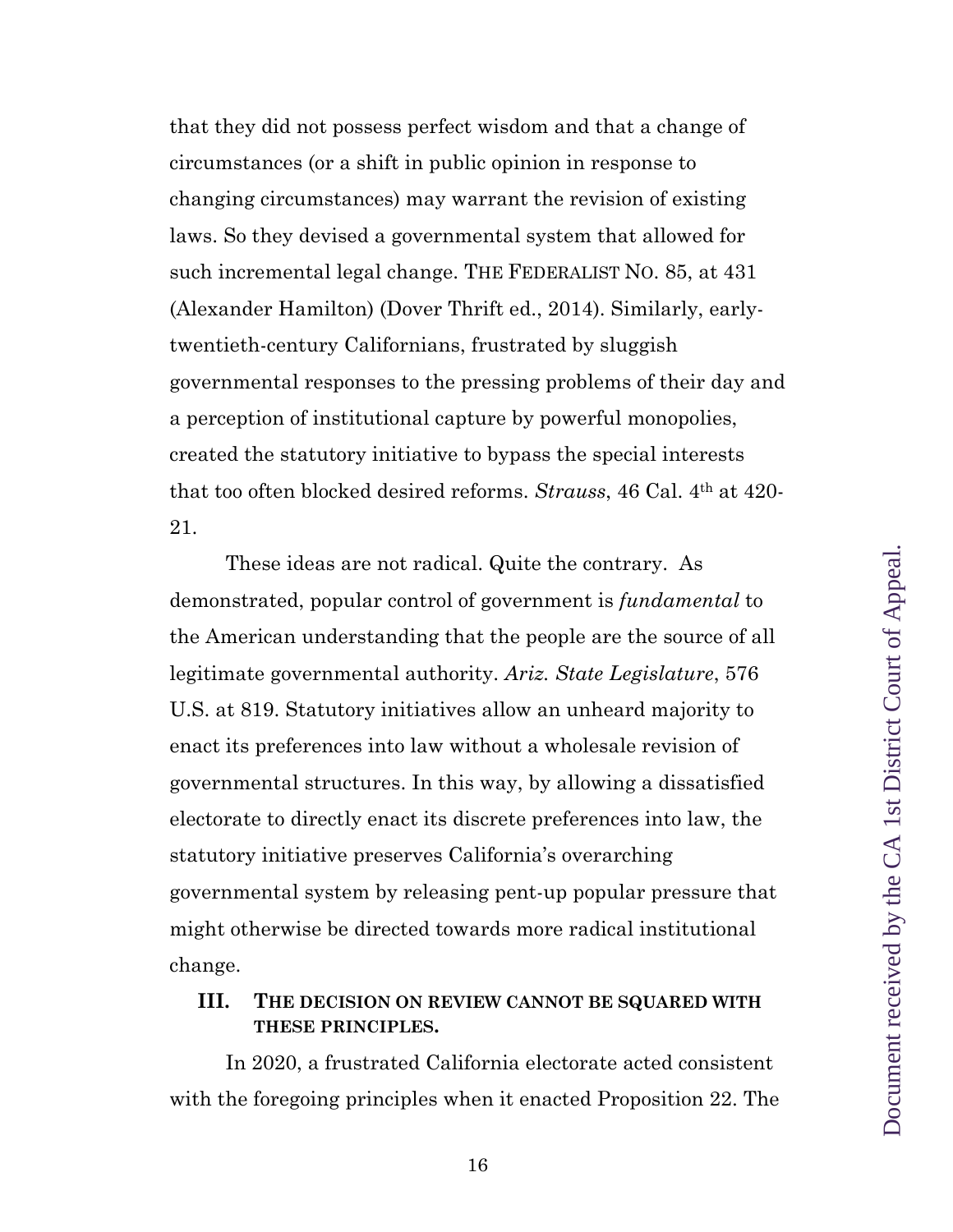precipitating event was the California Legislature's 2019 enactment of AB5, a bill that imposed a new test for determining which workers are "employees" and which are "independent contractors" for the purposes of state law.12 Enacted with the stated purpose of protecting workers, AB5 had an immediate and counterproductive—effect on employment statewide. 13 Employers that may have otherwise retained workers in independent-contractor relationships let go of freelance workers to avoid the imposition of the substantial new costs imposed by AB5. <sup>14</sup> In other words, AB5 was a paradigm of a policy that ripe for popular override: A law enacted by an institutional legislature that was intended to extend additional benefits to citizens, but instead had unintended, yet deleterious, consequences.

<sup>12</sup> *See* Cal. Legis.*, Assembly Bill No. 5: An act to amend Section 3351 of, and to add Section 2750.3 to, the Labor Code, and to amend Sections 606.5 and 621 of the Unemployment Insurance Code, relating to employment, and making an appropriation therefor,* 

https://leginfo.legislature.ca.gov/faces/billTextClient.xhtml?bill\_id =201920200AB5.

<sup>13</sup> Celine McNicholas & Margaret Poydock, *How California's AB5 Protects Workers From Misclassification*, Econ. Policy Inst. (Nov. 14, 2019), https://www.epi.org/publication/how-californias-ab5 protects-workers-from-misclassification/ (arguing that AB5 guaranteed workers "access to basic labor and employment protections and benefits denied independent contractors"). <sup>14</sup> Allana Akhtar, *'It Feels Cold and Heartless': Hundreds of California Freelancers Have Been Fired Before the Holidays Over a State Law Meant to Help Uber and Lyft Drivers,* Business Insider (Dec. 18, 2019),

https://www.businessinsider.com/california-ab5-bill-leftfreelancers-out-of-work-2019-12.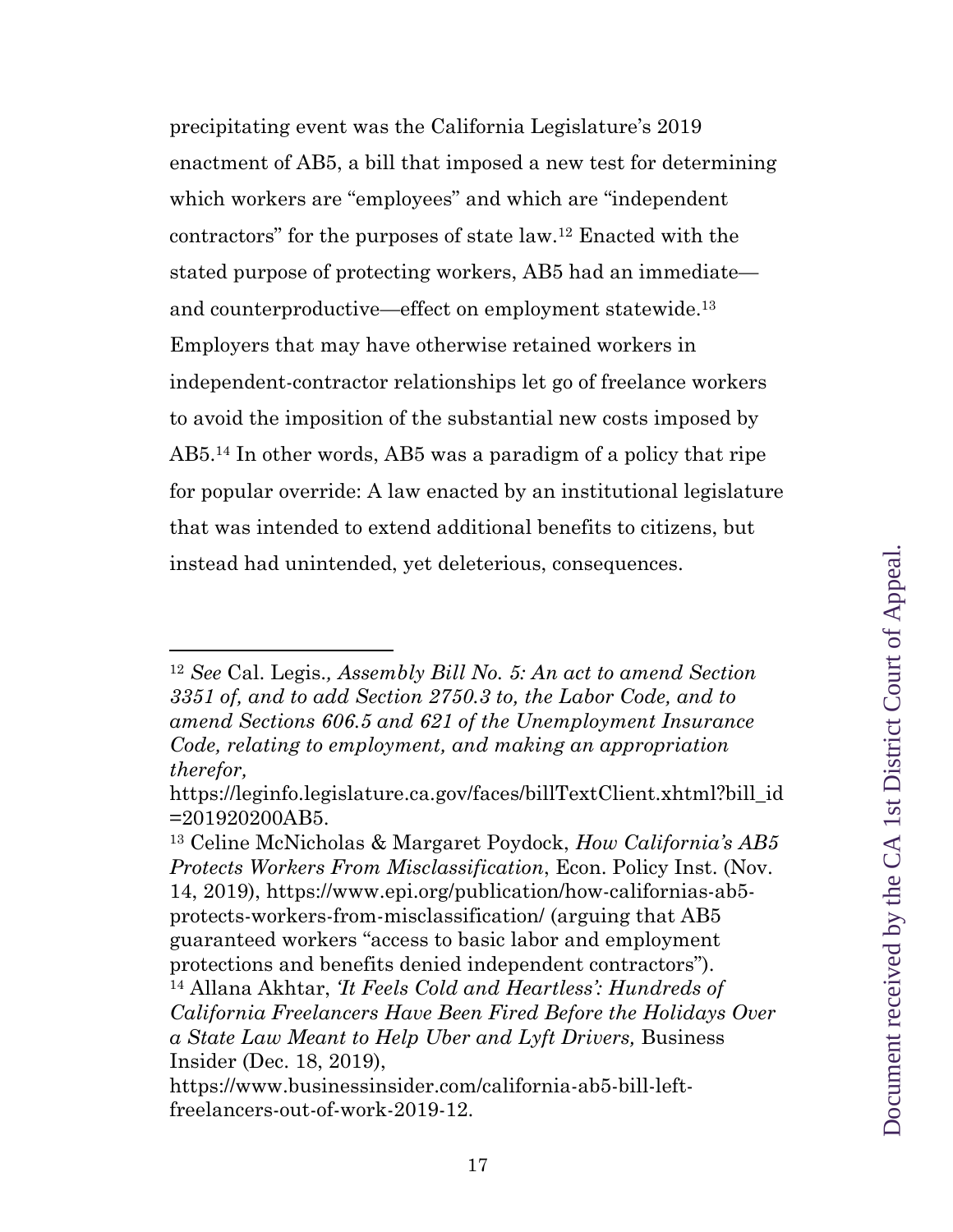Faced with these ramifications, California voters proposed a targeted change: An exemption from the restrictions imposed by AB5 for app-based drivers who work for rideshare companies like Uber and Lyft. Proposition 22 did not repeal AB5 completely; even post-enactment, the new regulations remain in place for most California workers. But, for the narrow category of Californians who work as app-based driver, Proposition 22 ensured that they could maintain the flexible independent contractor working arrangements under which they had previously operated.15 Like other statutory initiatives that came before it, Proposition 22 was a surgical fix to a flawed policy.

Of course, the question of whether AB5 was a desirable policy change on the merits is not the question before this court. The short history above is presented solely to demonstrate that the adoption of Proposition 22 fits within the well-worn path trodden by previous generations of political reformers, beginning with a growing recognition that a given state policy is not having its intended effect and ending with the popular enactment of a different policy specifically geared towards addressing those concerns. By invalidating the entire proposition, the trial court misconstrued the foundational premises that confirm the authority of the people to legislate through the statutory initiative process. In the court's view, Proposition 22 violated preexisting provisions of the California Constitution that articulate legislative plenary power over workers' compensation

<sup>15</sup> Legis. Analyst's Office, *Proposition 22* (Nov. 3, 2020), https://lao.ca.gov/BallotAnalysis/Proposition?number=22&year=2 020.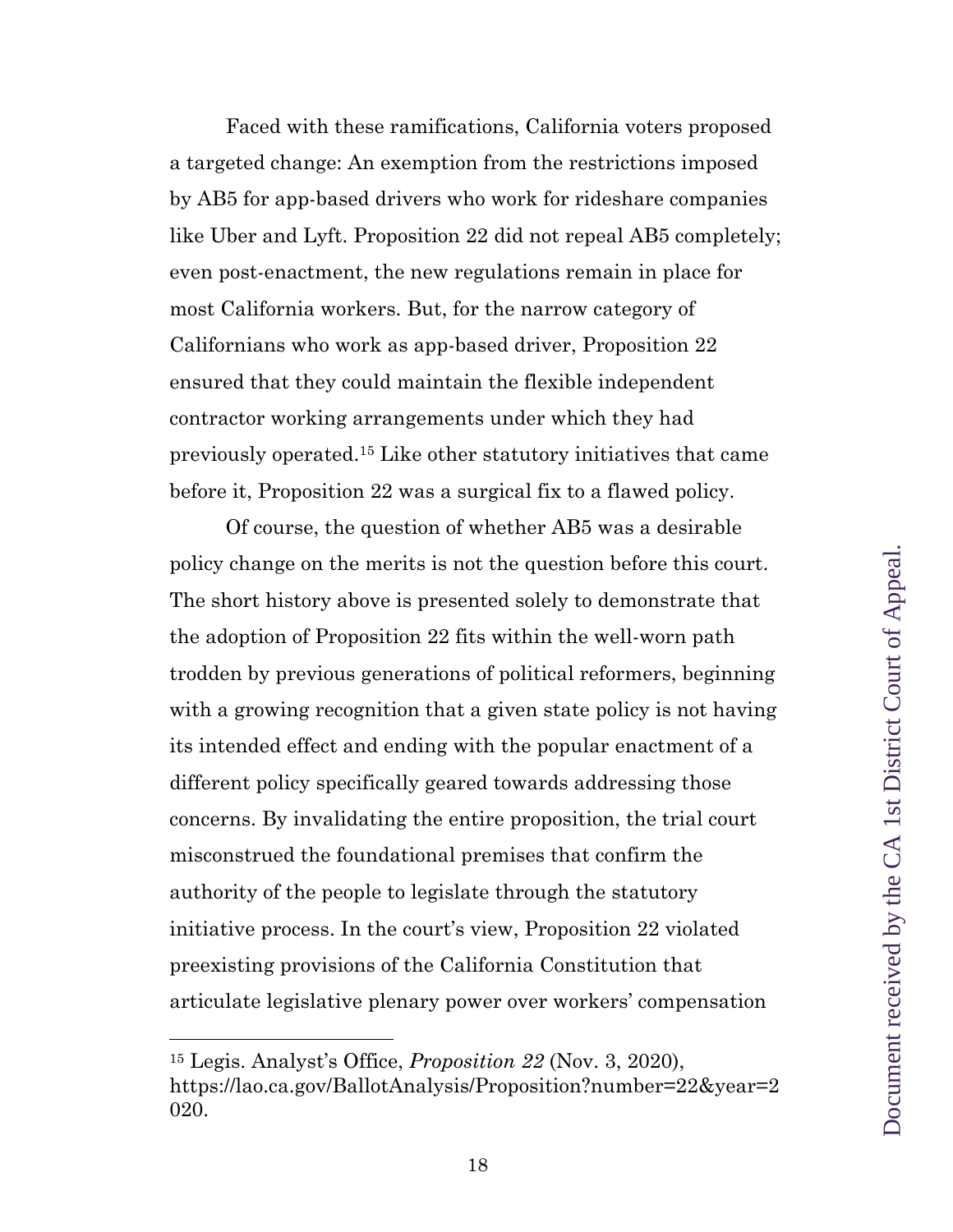law. Order Granting Pet. for Writ of Mandamus, *Castellanos et al. v. California et al.*, No. RG21088725 at 4 (Aug. 20, 2021). The analysis discussed above demonstrates that the trial court erred by so concluding.

The people of California are the primary font of governmental authority. For that reason, they rightly possess the power to enact desired statutes via the initiative process to override measures adopted by the institutional state legislature. This premise tracks both the U.S. Supreme Court's and the California Supreme Court's understandings of the source of legislative power.16 This background principle underlies the entire edifice of direct democracy in California. And it is the principle through which discrete attempts at legislating via statutory initiative must be understood.

At times, the trial court seemed to acknowledge the reserved power of the people to legislate by statutory initiative. The court correctly explained that "Proposition 22 is not an improper exercise by the people of a power entrusted only to the Legislature" because "[t]he term 'legislature' in" the state constitution's workers' compensation provision "includes the people acting through the initiative power." Order, *Castellanos et* 

<sup>16</sup> *See, e.g.*, *Ariz. State Legislature*, 576 U.S. at 819 (holding that even if "[t]he Framers may not have imagined the modern initiative process," nevertheless "the invention of the initiative was in full harmony with the Constitution's conception of the people as the font of governmental power"); *Assoc. Home Builders, Inc v. City of Livermore*, 18 Cal. 3d at 591 (holding that the power to legislate via initiative is "not [] a right granted [to] the people, but  $\Box$  a power reserved by them").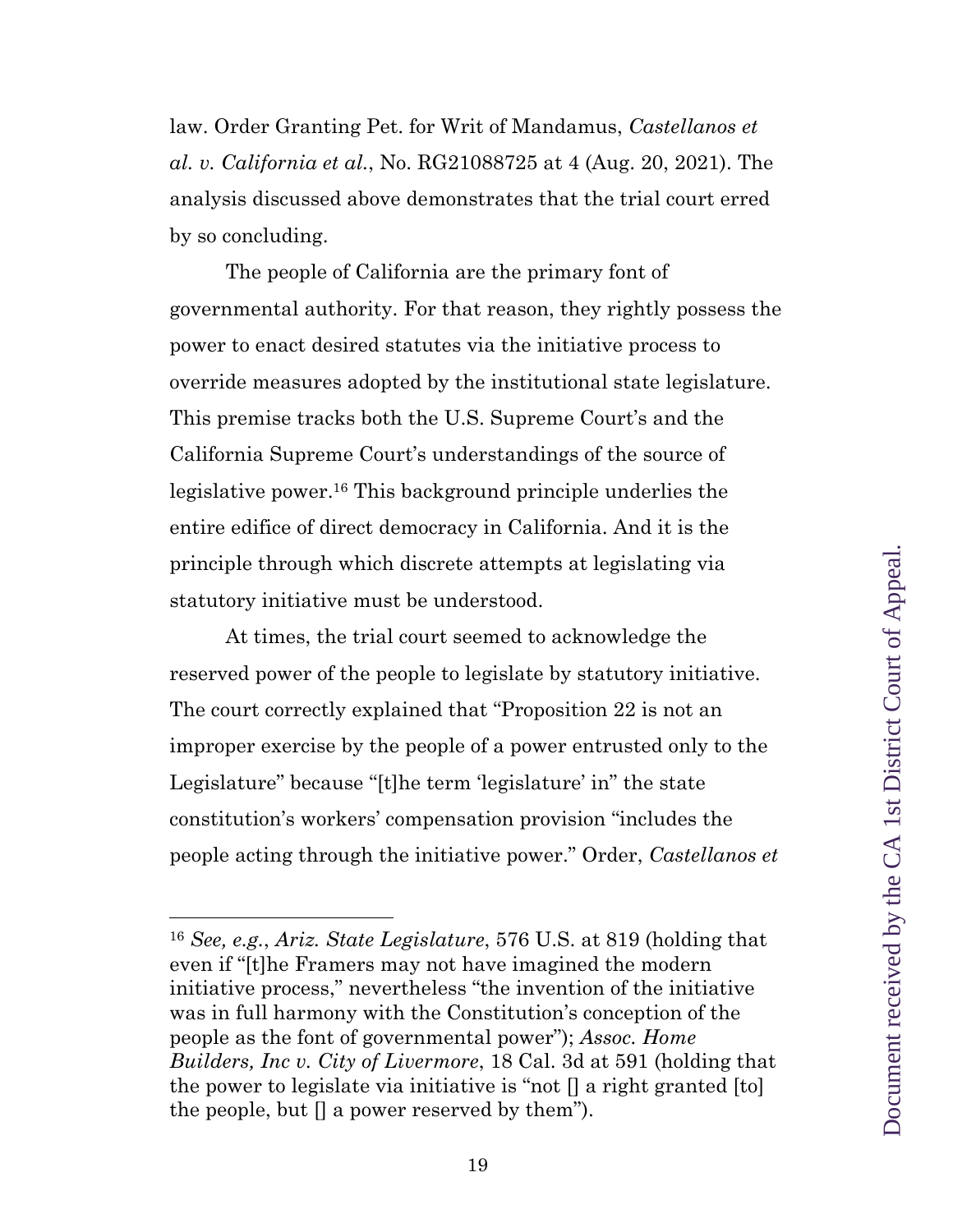*al.*, No. RG21088725 at 3. Quite so—if the people hold legislative power in reserve (and they do), it follows that they have the authority "to create[] and enforce a complete system of workers' compensation." Cal. Const. art. XIV, § 4; *see also id.* art. IV, § 1 ("The legislative power of this State is vested in the California Legislature which consists of the Senate and Assembly, but the people reserve to themselves the powers of initiative and referendum.").

The state constitution must be interpreted to mean what it says. And here, it provides that "[t]he Legislature" (a term the trial court correctly interpreted as encompassing the reserved legislative power of the people) "is hereby expressly vested with *plenary power*, unlimited by any provision of this Constitution, to create, and enforce a complete system of workers' compensation[.]" Cal. Const. art. XIV, § 4. Plenary power is, by its very nature, unlimited. If the people have plenary power to legislate in a particular area, then they necessarily have the authority to *withdraw* discrete categories of employees from the coverage of the State's workers' compensation system on top of extending workers' compensation to new categories of employees. Plenary power that may only be exercised to achieve one predetermined outcome is not plenary at all.

Despite acknowledging the reserved legislative power of the people, the trial court went astray when it claimed that Prop 22 "limits a power vested in the state legislature by the Constitution." Order, *Castellanos et al.*, No. RG21088725 at 3. This claim flops for two reasons. First, by using the phrase "state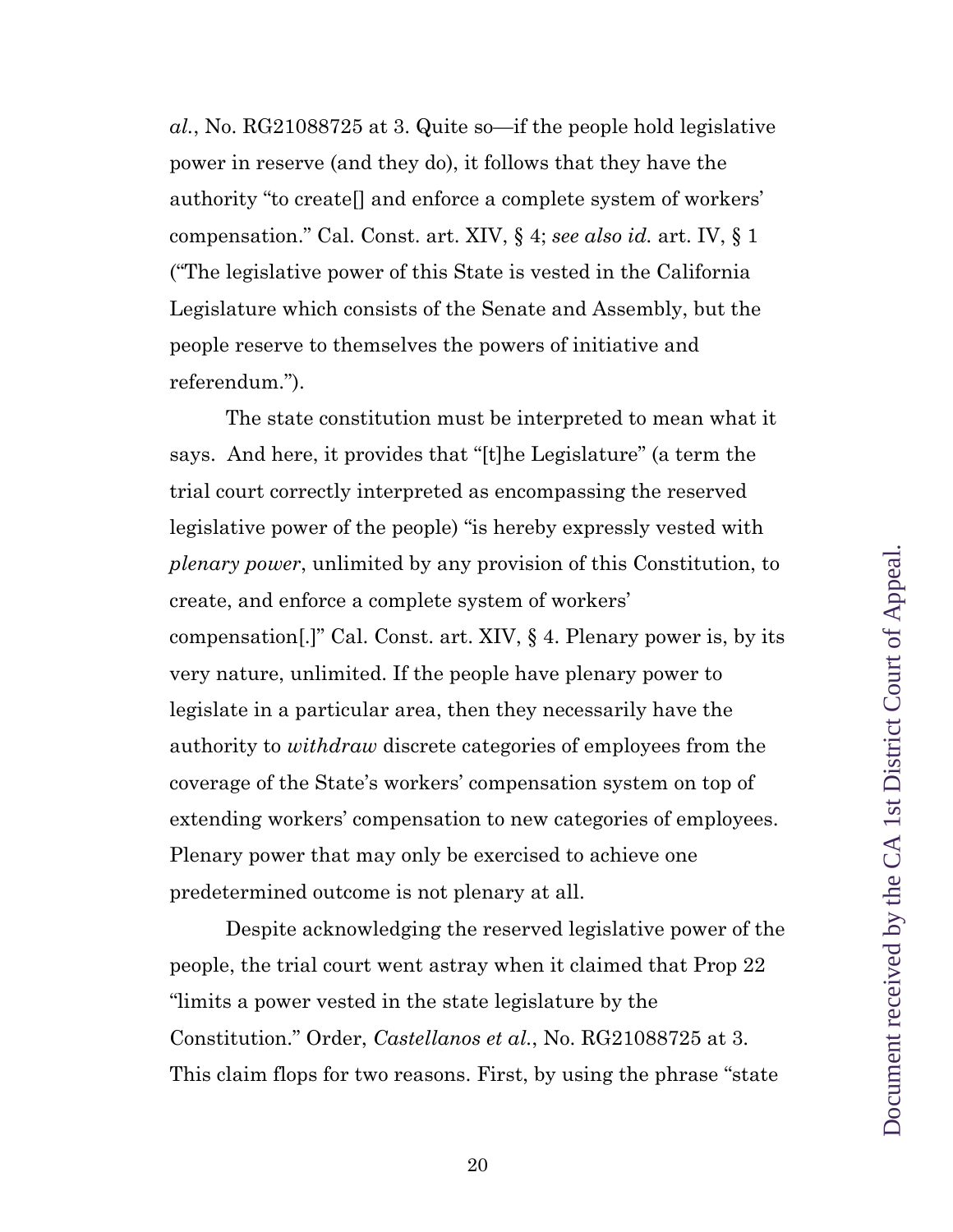legislature," the court appears to reference only the *institutional* state legislature, even though the people, acting through the initiative process, also constitute a legislature constitutionally empowered to enact legislation.

The court's more significant error, however, was its conclusion that Proposition 22 "limits" a constitutionally vested legislative power. Nothing could be further from the truth. Proposition 22 was a valid *exercise* of the people's reserved legislative power, in which a substantial majority of Californians—*i.e.*, "the font of governmental power" from which all legitimate authority exercised by the institutional legislature is derived—collectively decided to classify app-based drivers as independent contractors rather than employees subject to the state's workers' compensation laws. *Ariz. State Legislature*, 576 U.S. at 819. The trial court seemed to operate under the mistaken assumption that the power to regulate workers' compensation could only be exercised toward *greater* regulation, but a decision *not* to regulate a particular group of workers is a constitutionally valid exercise of that plenary power as well.

The trial court's confusion on this point led it to discern an internal constitutional conflict where none actually exists. Specifically, the court determined that Article XIV, Section 4 (which protects the Legislature's plenary power over workers' compensation) and Article II, Section 10 (which prohibits the Legislature from acting to amend or repeal an initiative statute without a subsequent vote of the people) could not be squared. Understanding that the people acting through the initiative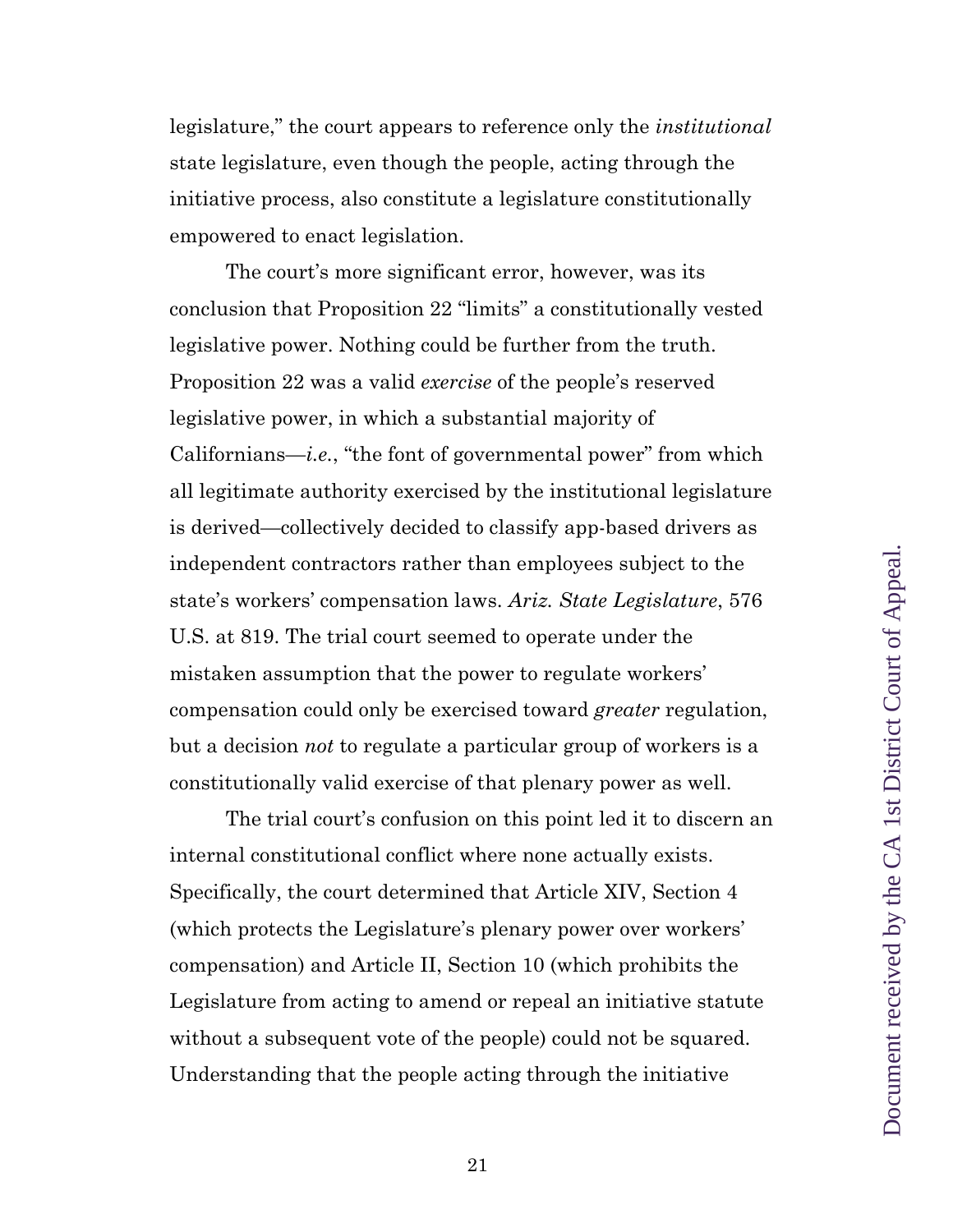process operate as a reservoir of legislative power solves this puzzle.

In other words, Article I, Section 4 of the California Constitution enshrines the traditional understanding of legislative power by expressly noting that "the people reserve to themselves the power of initiative and referendum." Article II, Section 10 does not change this as it requires the institutional legislature to seek popular approval whenever it seeks to amend or repeal an initiative statute. Rather, Article II, Section 10 is merely a mechanism for confirming that an amendment proposed by the institutional legislature comports with the people's understanding of the statute they adopted. It is a real-world manifestation of Locke's philosophy, accepted by the Founders, and adopted by California in the early 1900s, that legislative power is delegated by the people to an institutional legislature to attain particular ends, and to the extent the institutional legislature acts in contravention of those ends, it relinquishes that delegated authority back to the people. *See Ariz. State Legislature*, 576 U.S. at 820 (quoting JOHN LOCKE, TWO TREATISES OF GOVERNMENT §149, p. 385 (P. Laslett ed. 1964)). A state legislature cannot exercise "plenary power" that it was never delegated.

The trial court explained that, under its interpretation of the law, the people "must first [adopt an] initiative constitutional amendment, not [an] initiative statute" like Proposition 22, if they intend to restrict the Legislature's plenary power over workers' compensation. Order, *Castellanos et al.*, No.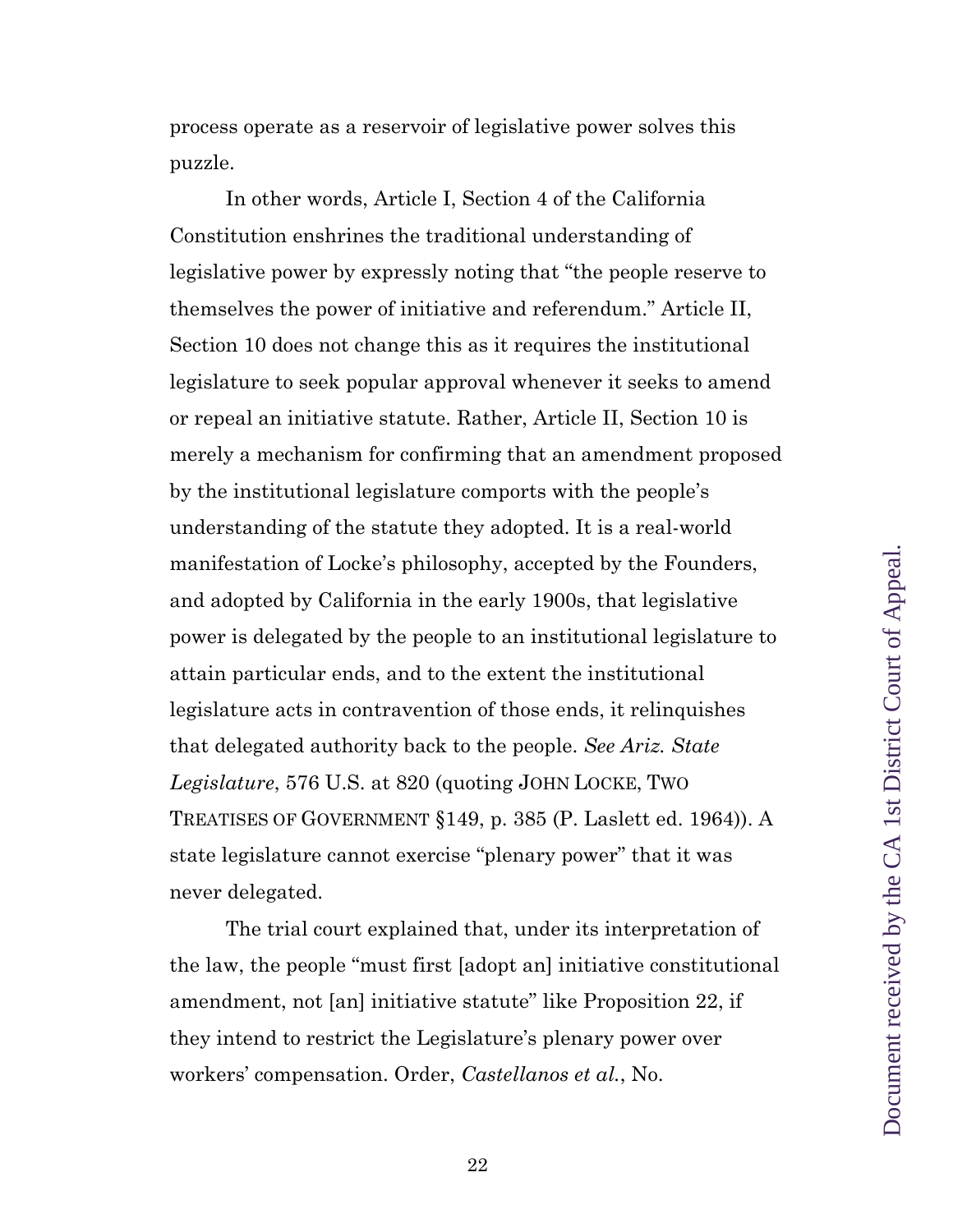RG21088725 at 4. But Proposition 22 did not "restrict or qualify" the Legislature's plenary power over workers' compensation law. Instead, the people exercised their reserved legislative power by exempting a particular class of workers from workers' compensation coverage. This policy choice was predicated on the people's legitimate authority to legislate via initiative statute.

Proposition 22 should not have been invalidated. The trial court's decision to do so was based on a flawed, ahistorical understanding of the people's reserved power to legislate via initiative. In the trial court's mistaken view, when the people act directly and collectively to legislate as the source of all legislative power, they have less latitude than do their representatives in the institutional state legislature when exercising delegated legislative power. Because this view is profoundly incorrect, this Court should reverse.

#### **CONCLUSION**

For the foregoing reasons, Amicus Curiae respectfully requests that the Court reverse.

Dated: June 1, 2022

/*s/ Alex Vogel* Alex Vogel

 *Attorney for Amicus Curiae California Policy Center*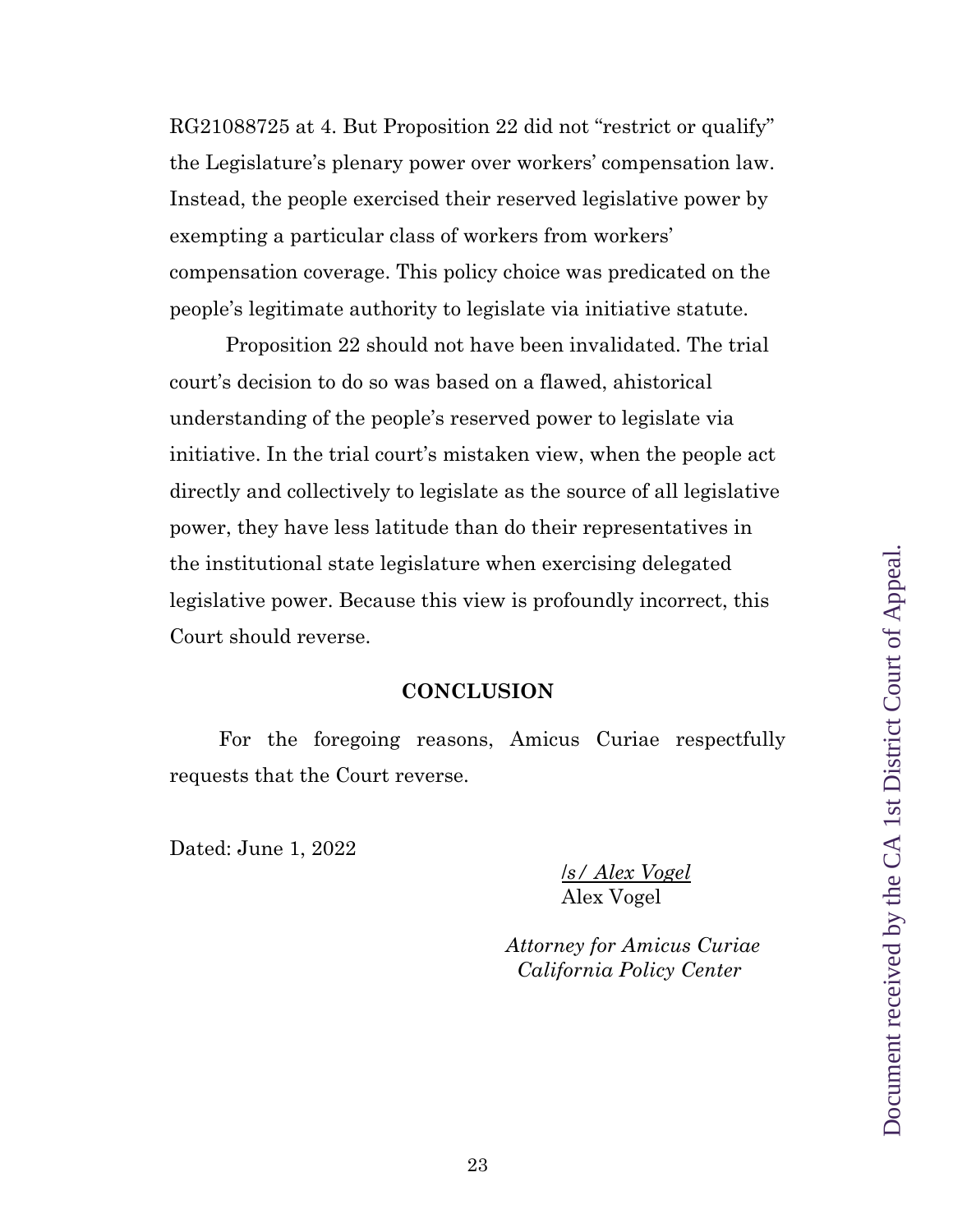# **CERTIFICATION OF WORD COUNT**

Pursuant to Rule 8.204(c)(1), California Rules of Court, the undersigned hereby certified that the Proposed Amicus's Brief contains 5,321 words, excluding tables and this certificate, according to the word count generated by the computer program used to produce the brief.

Dated: June 1, 2022

/*s/ Alex Vogel* Alex Vogel

 *Attorney for Amicus Curiae California Policy Center*